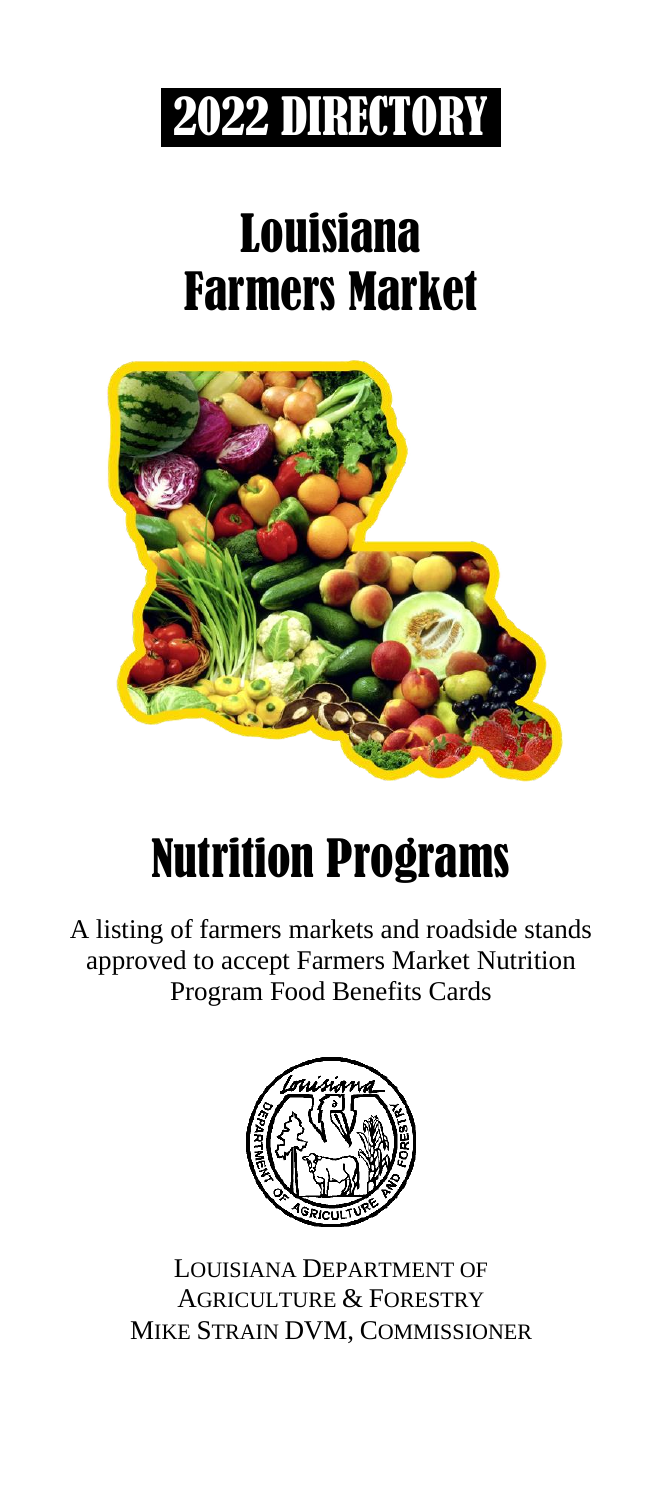Dear Farmers Market Nutrition Program Food Benefits Card Recipient:

We are pleased to present to you this year the **Farmers Market Nutrition Program Food Benefits Card** to purchase fresh, locally grown fruits, vegetables, cut herbs (and honey for SFMNP only) from local farmers who have signed an agreement with the Louisiana Department of Agriculture and Forestry to participate in the program. Cards mailed separately.

Food benefits cards are accepted at the farmers markets and roadside stands listed in this 2022 Directory. Remember that all the fruits and vegetables listed in the Harvest Calendar section of the card carrier may not be available at all locations listed; however, you will find sufficient produce available at every market to spend your food benefits before the **November 30, 2022**, expiration date. There are no extensions to this date.

Farmers should display a yellow sign which reads **"WIC & SENIOR FARMERS MARKET COUPONS WELCOME"**  to let you know that they will accept your food benefits card. **You cannot purchase produce from grocery stores or farmers who have not been approved to accept the food benefits cards**.

You may have someone else buy for you if you are unable to go to the market or roadside stand yourself. Your food benefits card will have a total value of \$28. You can use all your food benefits at one time or go back later if you want to wait until a certain item is in season. Just remember the **expiration date is November 30**, which is the last day you may use the food benefits.

We hope you enjoy our locally grown, fresh fruits, vegetables, herbs (and honey for SFMNP only) and will support your local farmers by using all your food benefits. If you have questions, please call 985-345-9483.

With kindest regards, I remain

Sincerely,

S Mil Stein

Mike Strain DVM Commissioner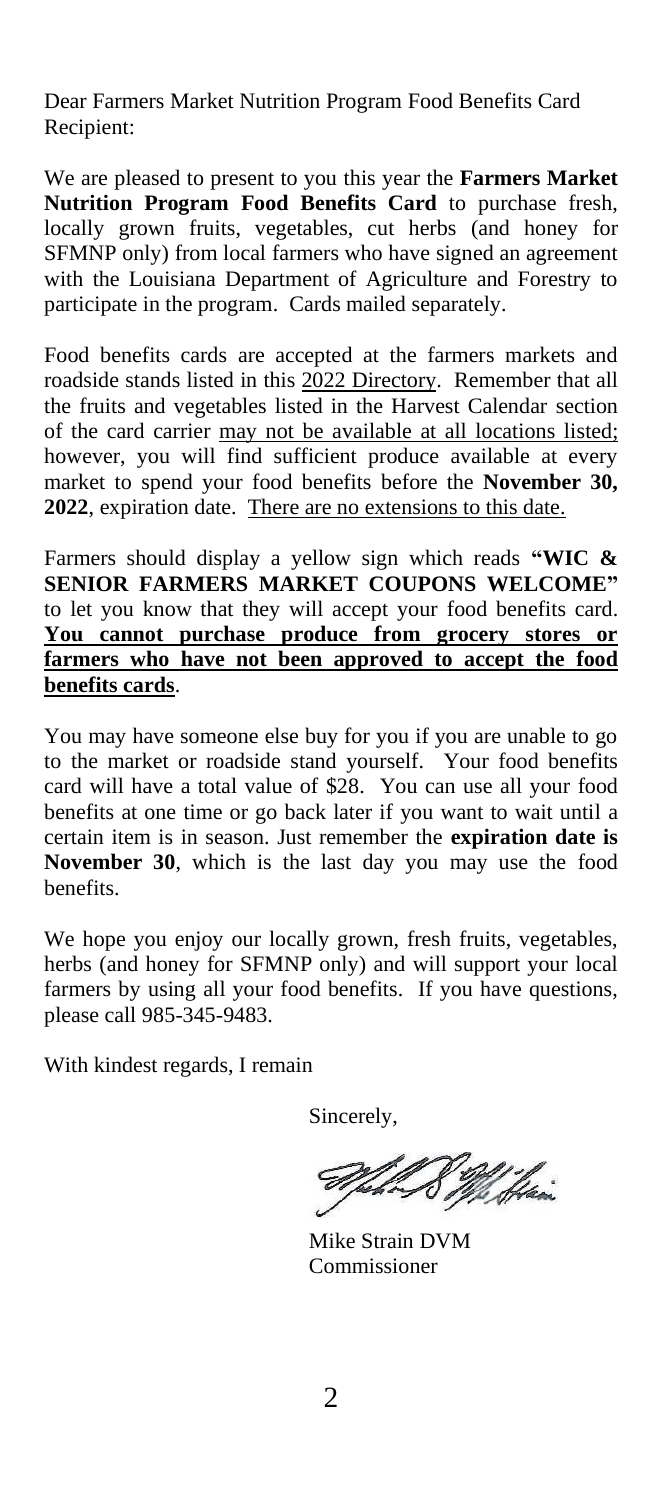# **ALLEN PARISH**

**OBERLIN Oberlin Farmers Market** 228 West 6th Ave. Wed. 9:00 a.m.-12:00 p.m. Year-round Variety of fruits & vegetables in season Brenda Byrd (318) 452-5720

# **ASCENSION PARISH**

**PRAIRIEVILLE Riverside Farmers Market of Louisiana** 45020 Manny Guitreau Ln. March-October: Sat. 8:00 a.m.-1:00 p.m. November-February: Sat. 9:00 a.m.- 2:00 p.m. Variety of fruits & vegetables in season Sherry Mack (225) 572-3955

# **AVOYELLES PARISH**

# **BUNKIE**

# **Guillory Produce-Roadside Stand**

Main St. (Across from Shell Station next to railroad tracks)

# **Please call first for days and hours open.**

June-November Variety of vegetables in season, plus honey Steven Guillory (318) 253-5145 or (318) 587-0286

# **MARKSVILLE**

# **Guillory Produce-Roadside Stand**

**Location #1**: 341 W. Cappel (Behind Marksville High School);

**Location #2**: Tunica Dr. (Across from School Board office)

# **Please call first for days and hours open.**

June-November

Variety of vegetables in season, plus honey Steven Guillory (318) 253-5145 or (318) 587-0286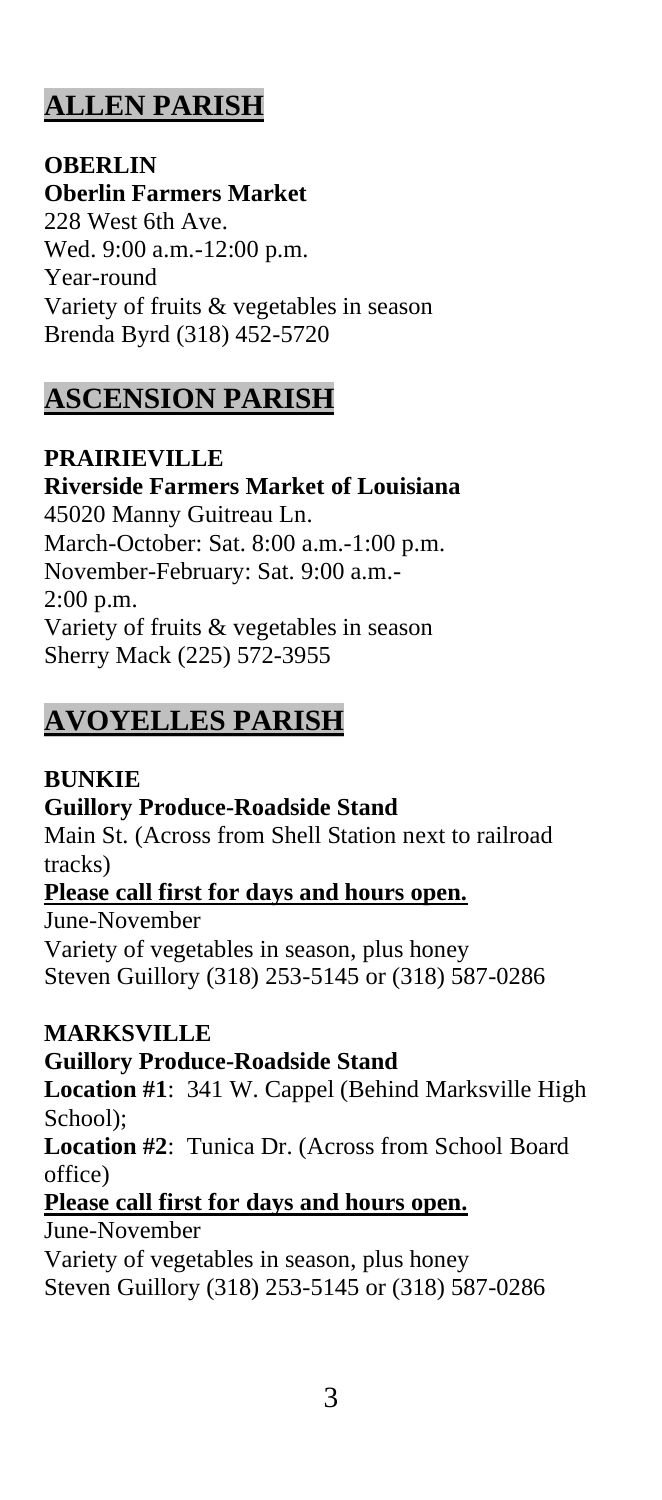# **MOREAUVILLE**

**WesMar Farms-Roadside Stand** 851 Couvillion St. (Across bridge from Town Hall) **Please call first for availability of produce.**

Year-round Variety of fruits & vegetables in season, plus oregano & parsley Marguerite Constantine (318) 240-0954 [www.facebook.com/WesMarFarms](http://www.facebook.com/WesMarFarms)

# **BEAUREGARD PARISH**

**DERIDDER McConathy Market, The Downtown DeRidder Farmers' Market** 206 N. Washington St. 7 days/week 7:00 a.m.-6:00 p.m. Year-round Variety of fruits & vegetables in season, plus herbs & honey Janet Vincent (337) 462-8900 [www.facebook.com/deridderfarmersmarket](http://www.facebook.com/deridderfarmersmarket)

# **DRY CREEK**

#### **CM Farms-Roadside Stand**

252 CM Farms Rd. Thurs.-Fri. 9:00 a.m.-1:00 p.m., Sat. 10:00 a.m.-5:00 p.m., Sun. 12:00 p.m.-5:00 p.m. **(Please call first.)** October-November Variety of fruits & vegetables in season Jackie Melsheimer (337) 328-8916 [cmfarmsllc.com](http://www.facebook.com/turnerproducellc)

# **BOSSIER PARISH**

**BOSSIER CITY Burns Boys Honey-Roadside Stand** 520 Secret Cove Sat. 8:00 a.m.-4:00 p.m. **(Please call first for appointment.)** Year-round Honey Jaydee or Shaunda Burns (318) 230-7406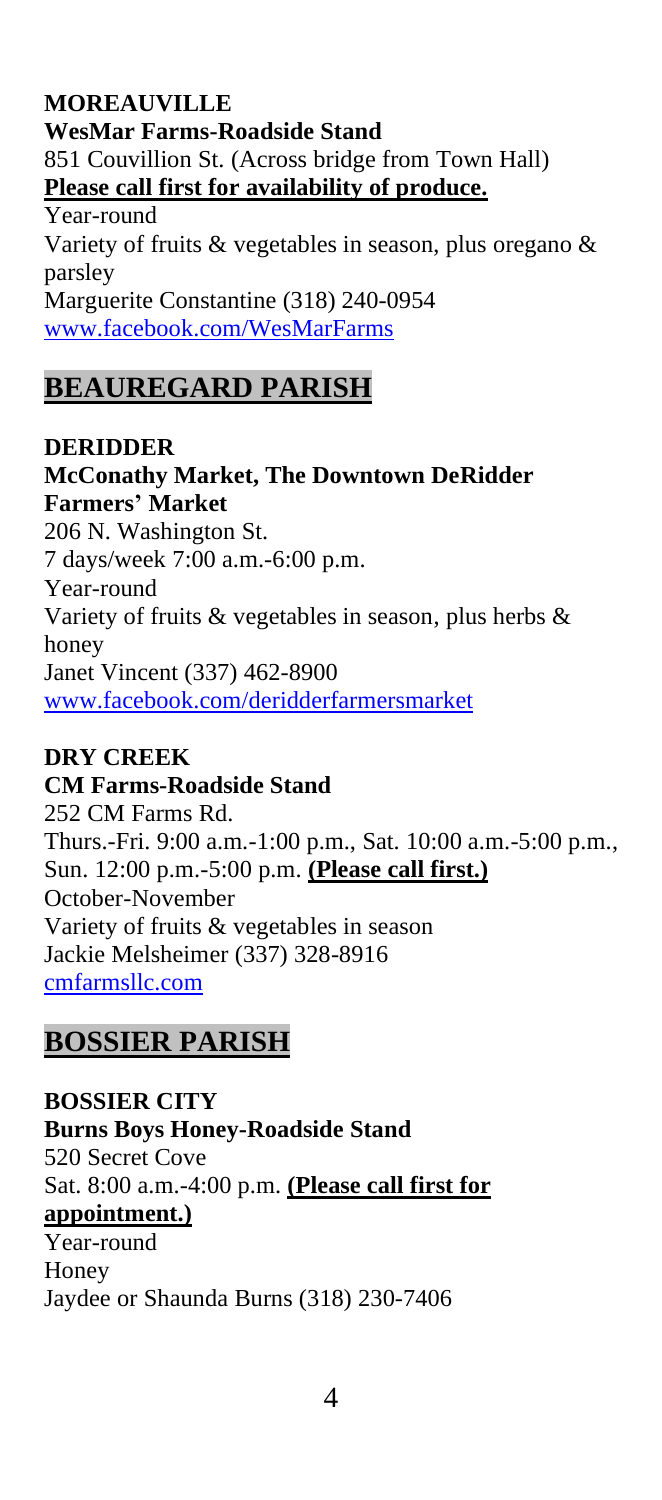# **BOSSIER CITY**

**Crawford Farms-Roadside Stand** 4819 Benton Rd. (3.1 miles north of Hwy. 220 towards Benton on left) Mon.-Fri. 8:00 a.m.-6:00 p.m., Sat. 8:00 a.m.-4:00 p.m., Sun. 10:00 a.m.-2:00 p.m. March-August Variety of fruits & vegetables in season, plus honey Lori Crawford (318) 560-1207

# **CADDO PARISH**

**SHREVEPORT Dad-D's-Roadside Stand** Corner of Woolworth & Buncombe Roads Tues.-Sat. 12:00 p.m.-6:00 p.m. April-November Variety of vegetables in season, plus melons & honey Alice Williams (318) 286-7803 or Clyde Adams, Jr. (318) 564-3462

#### **SHREVEPORT**

# **Innovator Farming-Roadside Stand**

400 N. Dale Ave.

**Please call first for months, days and hours open.**

Variety of fruits & vegetables in season, plus herbs Lee Washington (318) 573-3066

#### **SHREVEPORT**

#### **Provenance Farmers Market**

2056 Bridgewater Ave. (Windrush Park in Provenance) Thurs. 4:00 p.m.-7:00 p.m. May 19, June 16, July 21 Variety of fruits & vegetables in season Sarah Rahmanian (318) 683-0399 [www.yourprovenance.com/events](http://www.yourprovenance.com/events)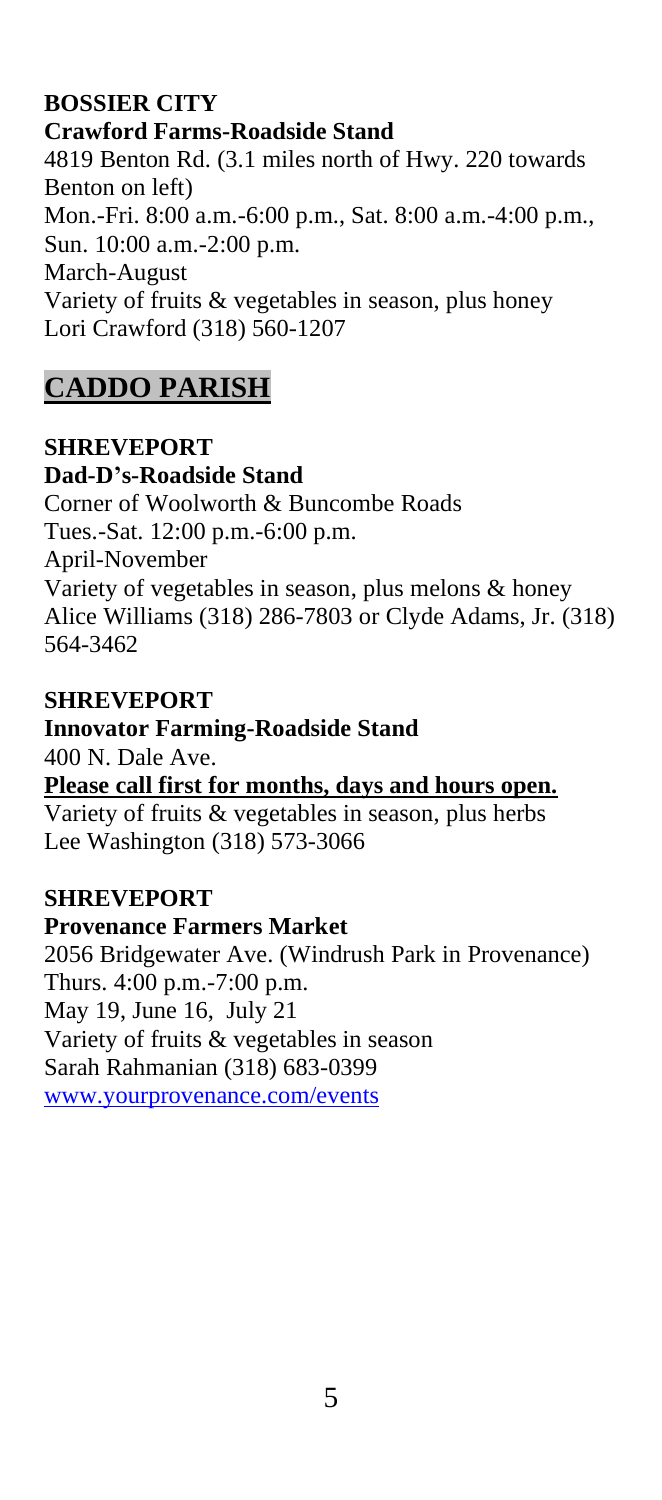### **SHREVEPORT**

**Shreveport Farmers' Market** 101 Crockett St. (Festival Plaza) Sat. 7:30 a.m.-12:30 p.m. June 4-August 27 Variety of fruits & vegetables in season Emerie Eck Gentry, Market Manager (318) 455-5788 [www.redriverrevel.com/farmers-market](http://www.redriverrevel.com/farmers-market)

# **CALCASIEU PARISH**

#### **LAKE CHARLES**

**Carolyn's Pies and Produce-Roadside Stand** 170 McCain Rd. (Grand Lake; south of airport) Mon.-Fri. 9:00 a.m.-6:00 p.m. **(Please call first.)** Year-round Variety of vegetables in season, plus oranges & lemons Carolyn Primeaux (337) 905-4489

# **LAKE CHARLES**

**Cash & Carry Market** 801 Enterprise Blvd. Tues. 3:30 p.m.-6:00 p.m. Year-round Variety of fruits & vegetables in season, plus herbs & honey Giva Foy [www.facebook.com/cashandcarryfarmersmarket](http://www.facebook.com/cashandcarryfarmersmarket)

#### **LAKE CHARLES**

#### **Charlestown Farmers Market**

1001 Ryan St. (Behind the 1911 Historic City Hall on Bilbo Street) Sat. 8:00 a.m.-12:00 p.m. Year-round Variety of fruits & vegetables in season Francia Chaisson (337) 526-9486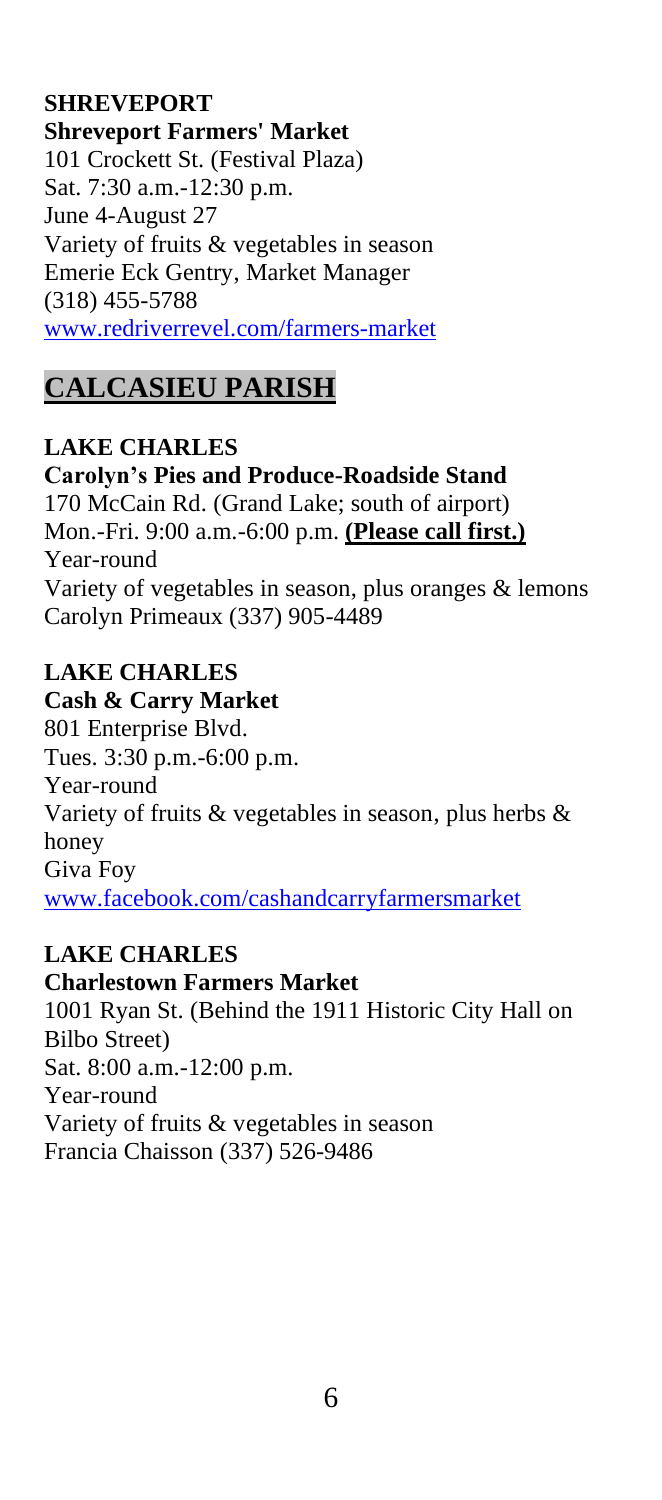# **CALDWELL PARISH**

# **COLUMBIA**

**Columbia Pop-Up Farmers Market**

200 block of Main St. Sat. 8:00 a.m.-12:00 p.m. June-August Variety of fruits & vegetables in season, plus honey Hannah Springer (318) 791-4574

#### **COLUMBIA Ruston Orchards at Indian Village Harvest Farm, LLC-Roadside Stand**

Hwy. 165 (In the NAPA parking lot) Thurs. 8:00 a.m.-until sold out End of May-1<sup>st</sup> of September Peaches, plums, tomatoes & watermelons, plus honey William or Rebecca Cook (318) 235-3228

# **CATAHOULA PARISH**

**JONESVILLE Freeman Farms-Roadside Stand** 2386 Hwy. 84 (3 miles west of Jonesville) Mon.-Fri. 8:00 a.m.-5:00 p.m., Sat. 8:00 a.m.- 12:00 p.m. June-July Sweet corn Chris Freeman (318) 339-6080

# **CONCORDIA PARISH**

**FERRIDAY Matthews Farms-Roadside Stand** 197 Mack Moore Rd. Mon.-Wed. 9:00 a.m.-12:00 p.m. May-November Variety of fruits & vegetables in season Rodney Matthews (318) 403-8732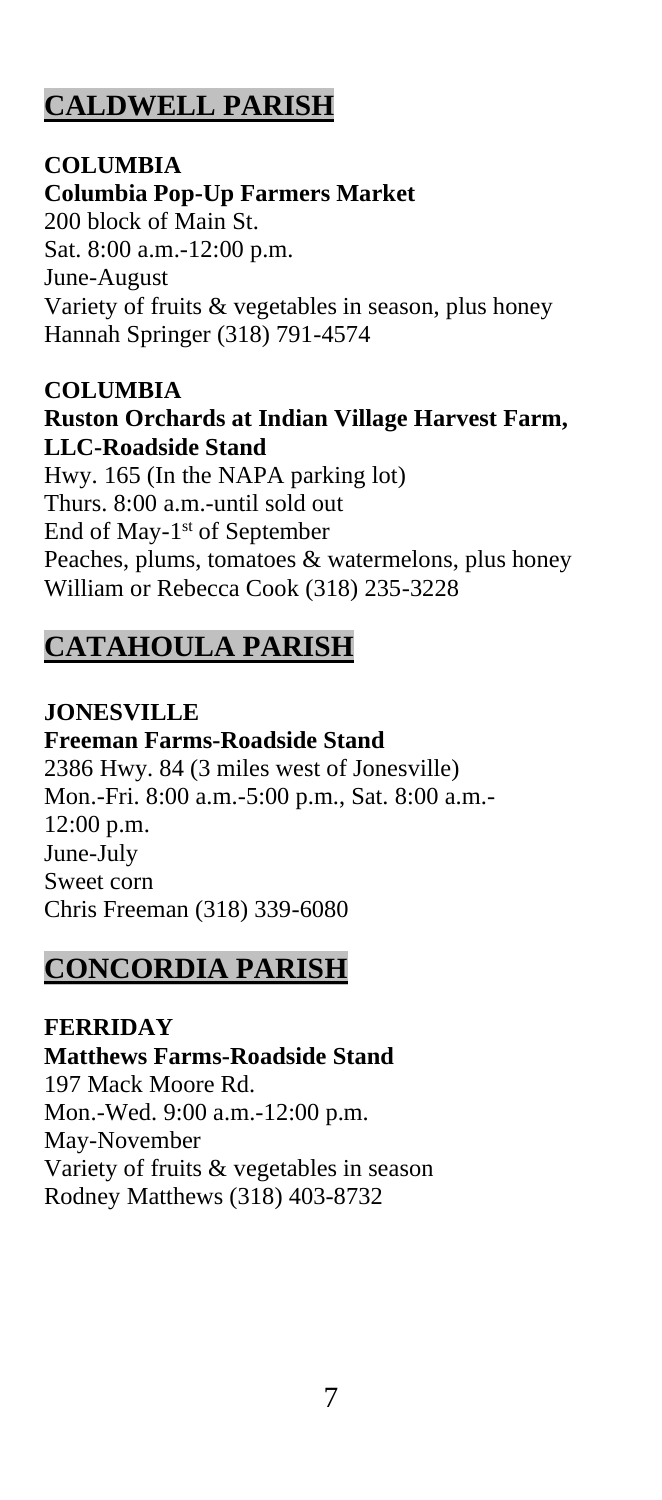#### **VIDALIA Delta Farmers' Market** 405 Carter St. (Old Courthouse) Wed. 8:00 a.m.-12:30 p.m. May-first frost Variety of fruits and vegetables in season H.C. Buddy Miller (318) 481-7270

# **EAST BATON ROUGE PARISH**

# **BATON ROUGE**

#### **Red Stick Farmers Market-Location #1**

501 Main St. (5<sup>th</sup> & Main Streets at Main Street Market) Sat. 8:00 a.m.-12:00 p.m. (rain or shine) **(Please check website or Facebook page for additional information.)**

Year-round Variety of fruits & vegetables in season Darlene Rowland (225) 267-5060 [www.breada.org](http://www.breada.org/) [www.facebook.com/breada/](../Downloads/www.facebook.com/breada/)

#### **BATON ROUGE**

**Red Stick Farmers Market-Location #2** 6400 Perkins Rd. (Pennington Biomedical Research Center) Thurs. 8:00 a.m.-12:00 p.m. (weather permitting) **(Please check website or Facebook page for additional information.)** Year-round Variety of fruits & vegetables in season Darlene Rowland (225) 267-5060 [www.breada.org](http://www.breada.org/) <www.facebook.com/breada/>

# **BATON ROUGE**

**Red Stick Farmers Market-Location #3** 7711 Goodwood Blvd. (EBRP Main Library) Tues. 3:30 p.m.-6:30 p.m. (weather permitting) **Please check website or Facebook page for additional information. Seasonal Market** Variety of fruits & vegetables in season Darlene Rowland (225) 267-5060 [www.breada.org](http://www.breada.org/) <www.facebook.com/breada/>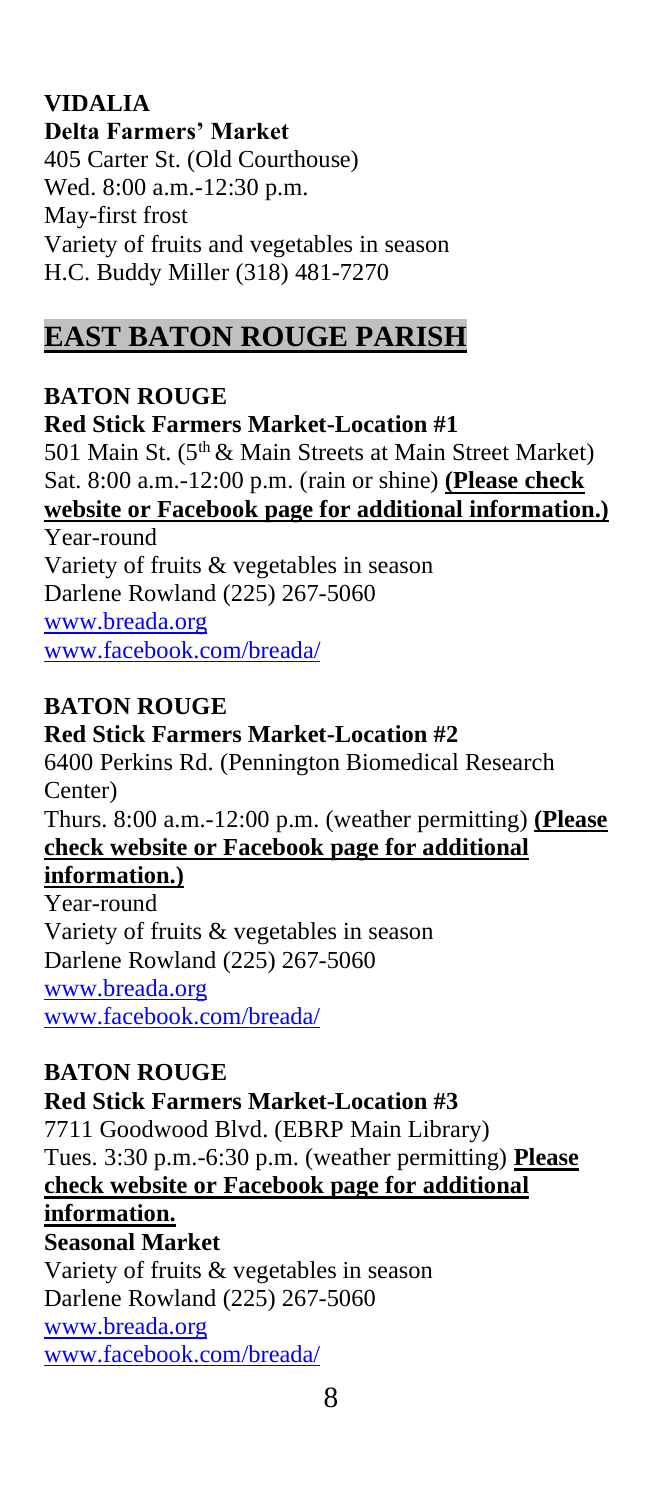#### **BATON ROUGE**

**Red Stick Farmers Market-Location #4** 7717 Howell Blvd. (ExxonMobil YMCA) Wed. 9:00 a.m.-12:00 p.m. **(Please check website or Facebook page for additional information.) Seasonal Market** Variety of fruits & vegetables in season Darlene Rowland (225) 267-5060

[www.breada.org](http://www.breada.org/)

<www.facebook.com/breada/>

# **EAST CARROLL PARISH**

# **LAKE PROVIDENCE**

**Lake Providence Farmer's Market** 600 Lake St. (The Byerley House Visitor's Center)

Wed. & Sat. 8:00 a.m.-12:00 p.m. June-August Variety of fruits & vegetables in season Tiffany Thom Mitchell 225-252-1282 [www.facebook.com/thelakeprovidencefarmersmarket](http://www.facebook.com/thelakeprovidencefarmersmarket)

# **LAKE PROVIDENCE**

**Overby's-Roadside Stand**

408 Sparrow St. (The Market Place) Mon.-Sat. 8:00 a.m.-6:00 p.m. June 1-November 15 Peaches, tomatoes, watermelons & cantaloupes Connie or Debra Overby (318) 559-3389 (The Market Place) or (318) 559-0704 (Home)

# **FRANKLIN PARISH**

# **CROWVILLE**

**Crowville Farmers Market** 157 Football Field Rd. Thurs. 3:00 p.m.-6:00 p.m. June-July Variety of fruits & vegetables in season Nick Poulos (318) 439-0042 [www.crowville.la](http://www.crowville.la/)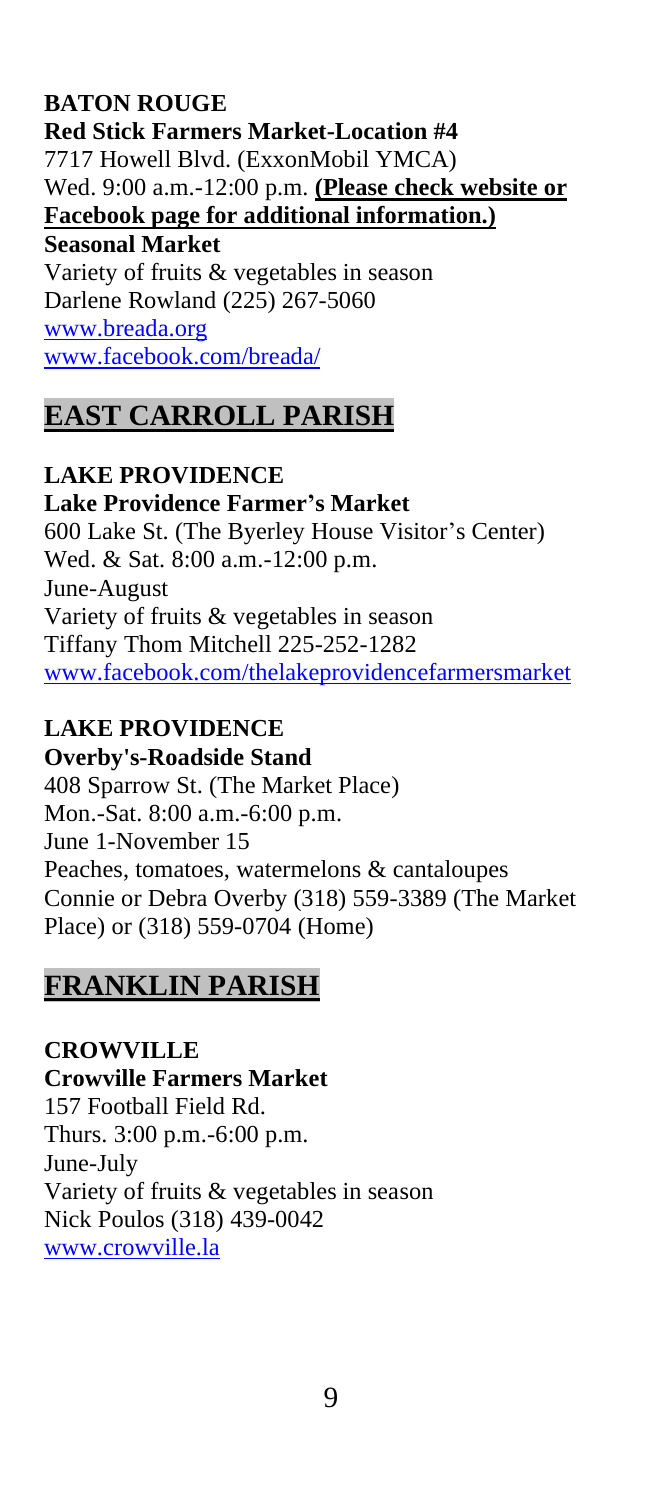### **WINNSBORO**

**Ruston Orchards at Indian Village Harvest Farm, LLC-Roadside Stand** 3860 Front St. (Beside Billy's Corner Store)

Thurs. 8:00 a.m.-until sold out End of May-1<sup>st</sup> of September Peaches, plums, tomatoes & watermelons, plus honey William or Rebecca Cook (318) 235-3228

#### **WINNSBORO**

#### **Winnsboro Farmers Market**

708 Adams St. Mon.-Fri. 9:00 a.m.-5:00 p.m. May-July Variety of fruits & vegetables in season Terry Huff (318) 680-4884

#### **WISNER**

**Johnson & Johnson Roadside Market-Roadside Stand** 10263 Hwy. 15 Tues.-Sat. 10:00 a.m.-6:00 p.m. May-November Variety of fruits & vegetables in season Mary Davis (318) 439-4697

# **GRANT PARISH**

**COLFAX Colfax Farmers' Market** 8<sup>th</sup> St. (Porch of Louisiana Pecan Festival sausage stand; across from Colfax Banking Co.) Sat. 9:00 a.m.-12:00 p.m. Year-round Variety of fruits & vegetables in season Kathy Littlepage (318) 481-2727

#### **COLFAX**

#### **Littlepage Farms-Roadside Stand**

12217 Hwy.  $8 S. (1 \frac{1}{2})$  miles south of Colfax) 7 days/week **(Please call for more information.)** October-December Variety of fruits & vegetables in season, plus herbs & honey Kathy Littlepage (318) 481-2727 [www.littlepagepecans.com](../Downloads/www.littlepagepecans.com)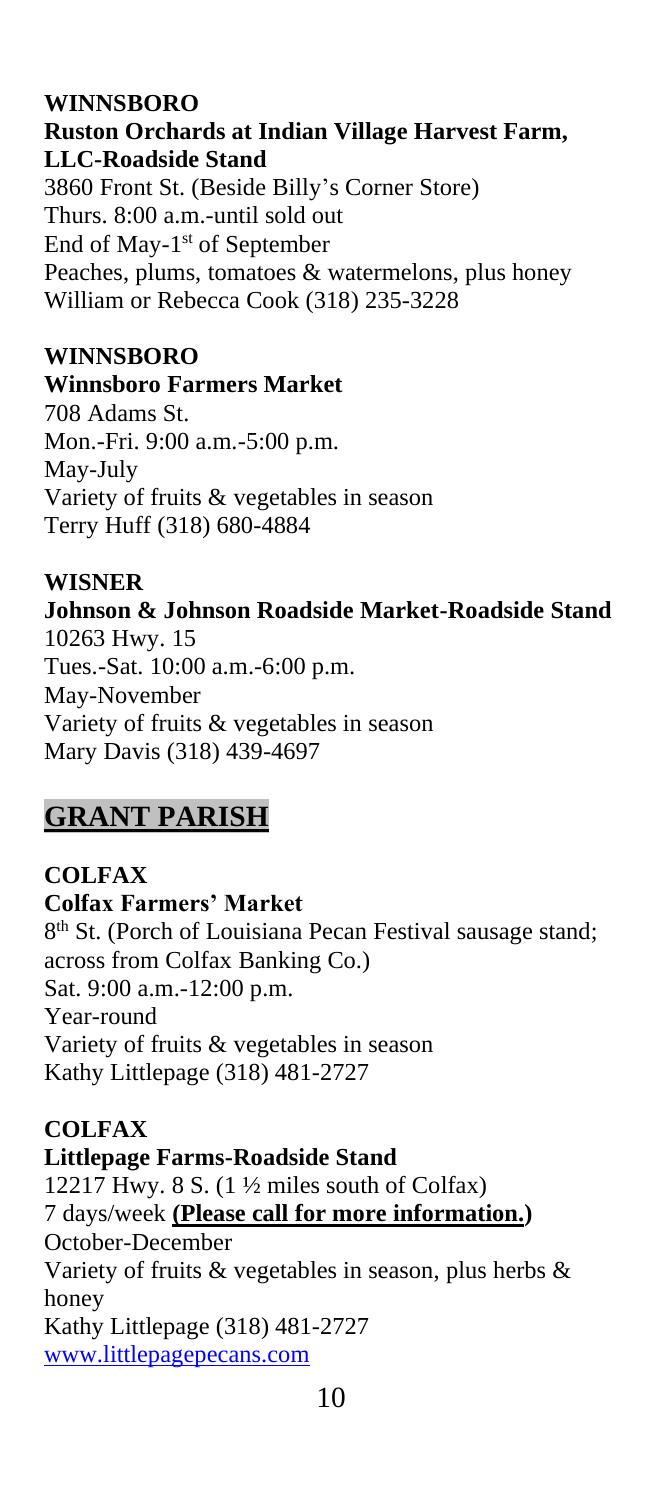# **IBERIA PARISH**

#### **DELCAMBRE**

**Delcambre Seafood & Farmers Market** 605 S. Railroad St. 1 st Sat. of month 9:00 a.m.-1:00 p.m. February-June, August-December Variety of fruits & vegetables in season Wendell Verret (800) 884-6120, Ext. 1 [www.DelcambreMarket.org](http://www.delcambremarket.org/)

#### **NEW IBERIA**

#### **Collins' Produce-Roadside Stand**

1322 E. Admiral Doyle Dr. Mon.-Sat. 1:00 p.m.-5:00 p.m. June Variety of vegetables in season, plus cantaloupes Levy or Belinda Collins (337) 365-2244

#### **NEW IBERIA**

#### **Da Berry Fresh Market Farmers' Market**

520 S. Hopkins St. Wed.-Sun. 10:00 a.m.-6:00 p.m. Year-round Variety of fruits & vegetables in season Carl Cooper, Jr. (337) 256-6195

# **NEW IBERIA**

#### **Eddie Romero's Orchard-Roadside Stand**

5119 N. Freetown Rd. (West side of New Iberia Airport and east side of Hwy. 90) Wed.-Sun. 8:00 a.m.-5:00 p.m. May-August Variety of fruits in season (Satsumas: October-December) Eddie or Eunice Romero (337) 380-0419 [www.facebook.com/Eddie-Romeros-Orchard-](https://www.facebook.com/Eddie-Romeros-Orchard-211994735591157/)[211994735591157/](https://www.facebook.com/Eddie-Romeros-Orchard-211994735591157/)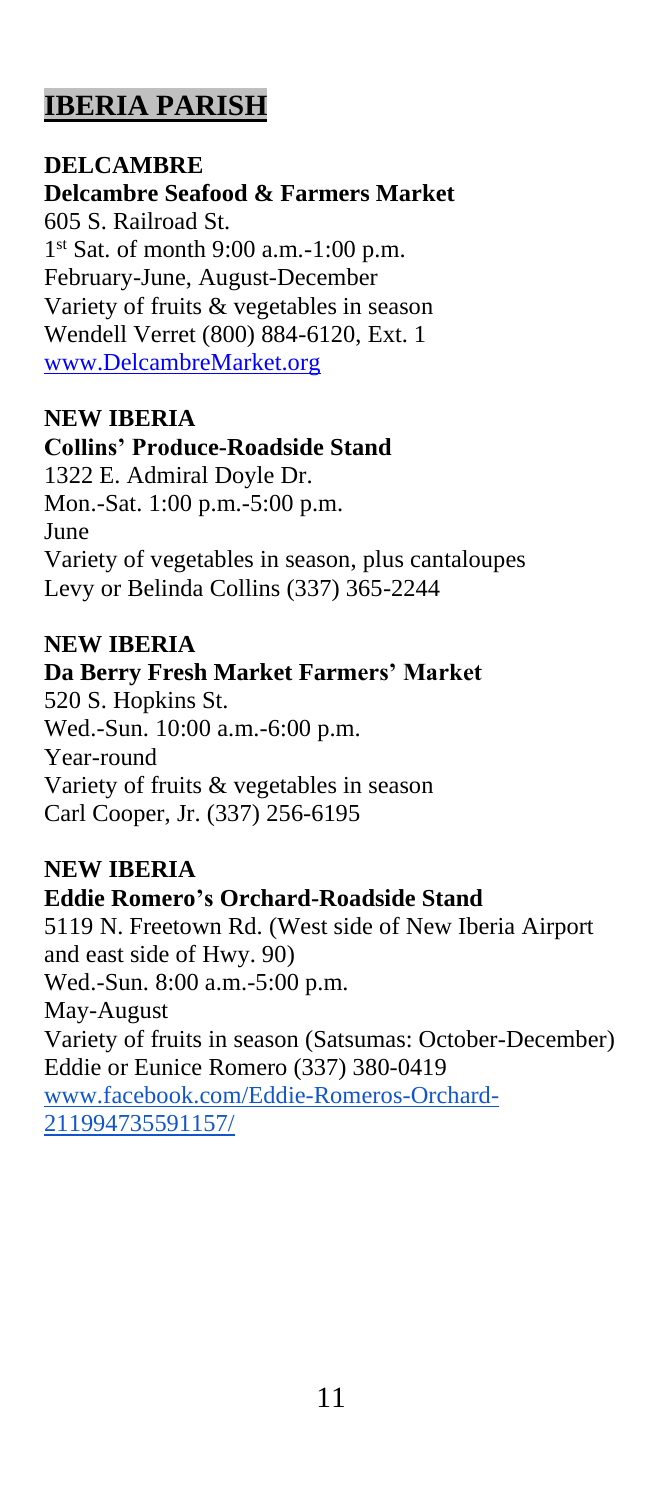### **NEW IBERIA**

**Teche Area Farmers' Market**

100 West Main St. (Bouligny Plaza) Tues. 2:00 p.m.-5:00 p.m., Sat. 7:00 a.m.- 11:00 a.m. Year-round Variety of fruits & vegetables in season Jane Braud, Market Director (337) 369-2330 [www.cityofnewiberia.com](http://www.cityofnewiberia.com/)

#### **NEW IBERIA**

#### **The Garden Shed-Roadside Stand**

2114 Morning Glory Mon.-Sat. 9:00 a.m.-6:00 p.m. **(Please call first.)** Year-round Variety of fruits & vegetables in season Kevin Boutte (337) 251-9221

# **JEFFERSON PARISH**

**GRETNA Gretna Farmers' Market** Huey P. Long Ave. (Between 3rd & 4th Streets) Sat. 8:30 a.m.-12:30 p.m. Year-round Variety of fruits & vegetables in season Monica Naquin or Peter DeBroeck [www.gretnala.com](http://www.gretnala.com/) [www.facebook.com/gretnamarketplace](http://www.facebook.com/gretnamarketplace)

# **LAFAYETTE PARISH**

**LAFAYETTE Corner Pantry Farmers Market** 801 Foreman Dr. Tues. & Sat. 6:00 a.m.-10:00 a.m. May-November Variety of fruits & vegetables in season Nolan Wiltz (337) 242-9767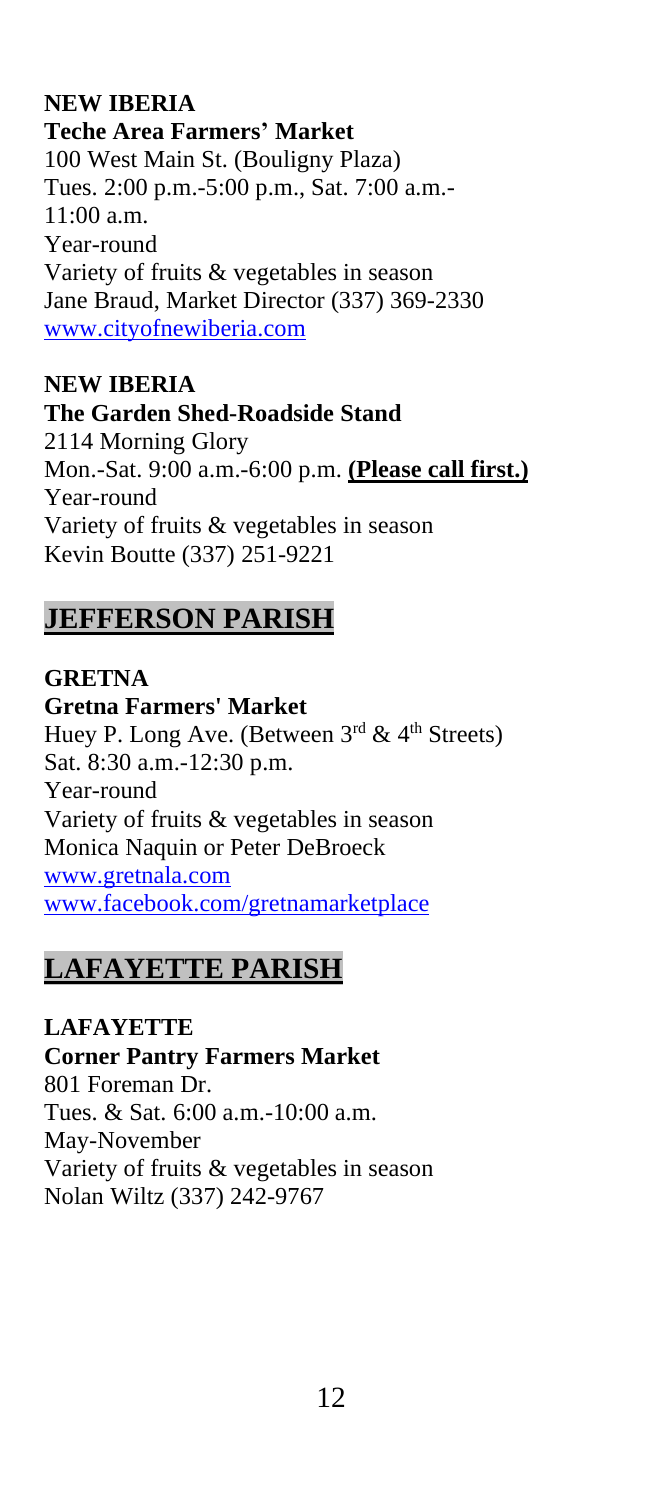# **LAFAYETTE**

#### **Fightingville Fresh Market**

315 W. Simcoe St. Tues. 3:00 p.m.-5:00 p.m., Sat. 1:00 p.m.- 4:00 p.m. Year-round Variety of fruits & vegetables in season Nicole Johnson (337) 322-0490 [www.facebook.com/fightingvillefreshmarket](http://www.facebook.com/fightingvillefreshmarket)

# **LAFAYETTE**

#### **Lafayette Farmers and Artisans Market at Moncus Park**

2913 Johnston St. Sat. 8:00 a.m.-12:00 p.m. Year-round Variety of fruits & vegetables in season Mark Hernandez (337) 944-4167 or (337) 257-8809 [www.marketatmoncuspark.com](http://www.marketatmoncuspark.com/)

#### **LAFAYETTE**

#### **Lafayette Jockey Lot Farmers Market**

3011 N.W. Evangeline Thrwy. Sat. 9:00 a.m.-5:00 p.m., Sun. 10:00 a.m.-5:00 p.m. Year-round Variety of fruits & vegetables in season Deb Pirkel (337) 236-3532 [www.lafayettejockeylot.com](http://www.lafayettejockeylot.com/)

# **LAFAYETTE**

#### **Ruston Orchards at Indian Village Harvest Farm, LLC-Roadside Stand**

3810 Ambassador Caffery Pkwy. (In front of Shinto's Sushi Restaurant next to Firestone Tire) Fri. 8:00 a.m.-5:00 p.m. (or until sold out), Sat. 8:00 a.m.- 12:00 p.m. End of May-1<sup>st</sup> of September Peaches, plums, tomatoes & watermelons, plus honey

William or Rebecca Cook (318) 235-3228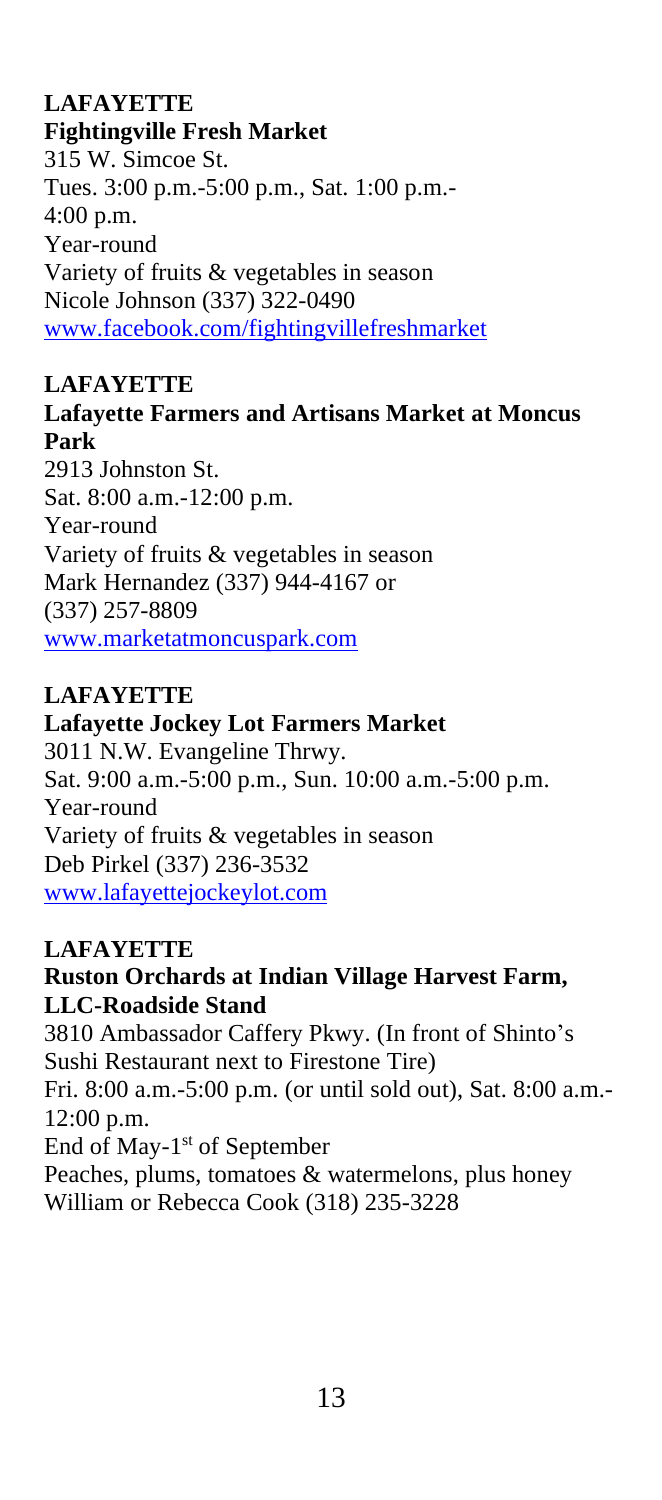# **LAFOURCHE PARISH**

#### **THIBODAUX Peltier Vegetable Stand-Roadside Stand** 529 Hwy. 20 (Across from Our Lady of Prompt Succor Church in Chackbay) Mon.-Fri. 7:00 a.m.-6:00 p.m., Sat. 7:00 a.m.- 12:00 p.m. May-July Variety of vegetables in season Adley Peltier (985) 859-4858

# **LASALLE PARISH**

# **JENA**

**The Farmers Market Gardening & Gift Shop-Roadside Stand** 3709 Hwy. 3104 (Midway Cutoff) Mon.-Fri. 9:00 a.m.-4:30 p.m., Sat. 9:00 a.m.- 12:00 p.m. April-November Variety of fruits & vegetables in season, plus herbs & honey Kylie Howard (318) 419-0955

# **OLLA**

# **Olla Town Square Market**

2990 Front St. Tues. 12:00 p.m.-4:00 p.m. **(Until produce is sold out)** Mid-May-mid-August Variety of fruits & vegetables in season, plus herbs & honey Ruby Moody (318) 758-0990 [www.facebook.com/OllaTownSquareMarket](http://www.facebook.com/OllaTownSquareMarket)

# **TULLOS**

**Town of Tullos Farmers' Market** Corner of S. Main & Park Streets Fri. 9:00 a.m.-1:00 p.m. May 6-August 26 Variety of fruits & vegetables in season Karla Cockerham (318) 534-6499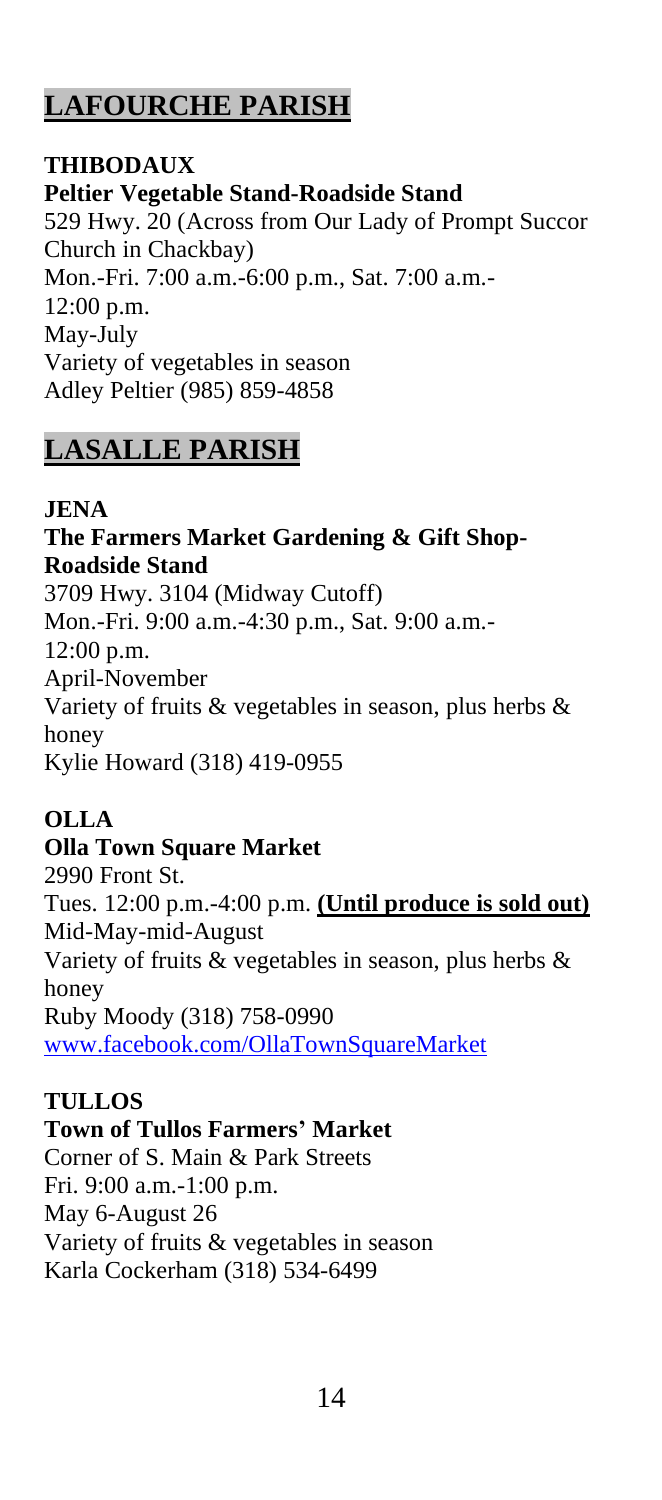# **LINCOLN PARISH**

#### **CHOUDRANT**

**Brandon Watts Produce-Roadside Stand** 670 Walker Rd. Mon.-Fri. 8:00 a.m.-6:00 p.m., Sat. 9:00 a.m.-2:00 p.m. June-September Variety of fruits & vegetables in season Brandon Watts or Tara Burch, Manager (318) 768-3222

# **RUSTON**

#### **Herrington's Nursery and Produce-Roadside Stand**

Hwy. 167 north of I-20 in Graham Shopping Center Fri. 8:00 a.m.-5:00 p.m. June-August Variety of vegetables in season, plus peaches David Herrington (318) 372-1668

# **RUSTON**

# **Ruston Farmers' Market**

220 E. Mississippi Ave. Sat. 9:00 a.m.-1:00 p.m. Year-round Variety of fruits & vegetables in season Whitney Hebert, Market Coordinator (318) 957-1305 [www.rustonfarmersmarket.org](http://www.rustonfarmersmarket.org/)

# **LIVINGSTON PARISH**

#### **DENHAM SPRINGS Four Seasons Farmer's Market** Denham Springs City Hall Parking Lot Sat. 8:00 a.m.-1:00 p.m. Year-round Variety of fruits & vegetables in season Paul Story (225) 270-1299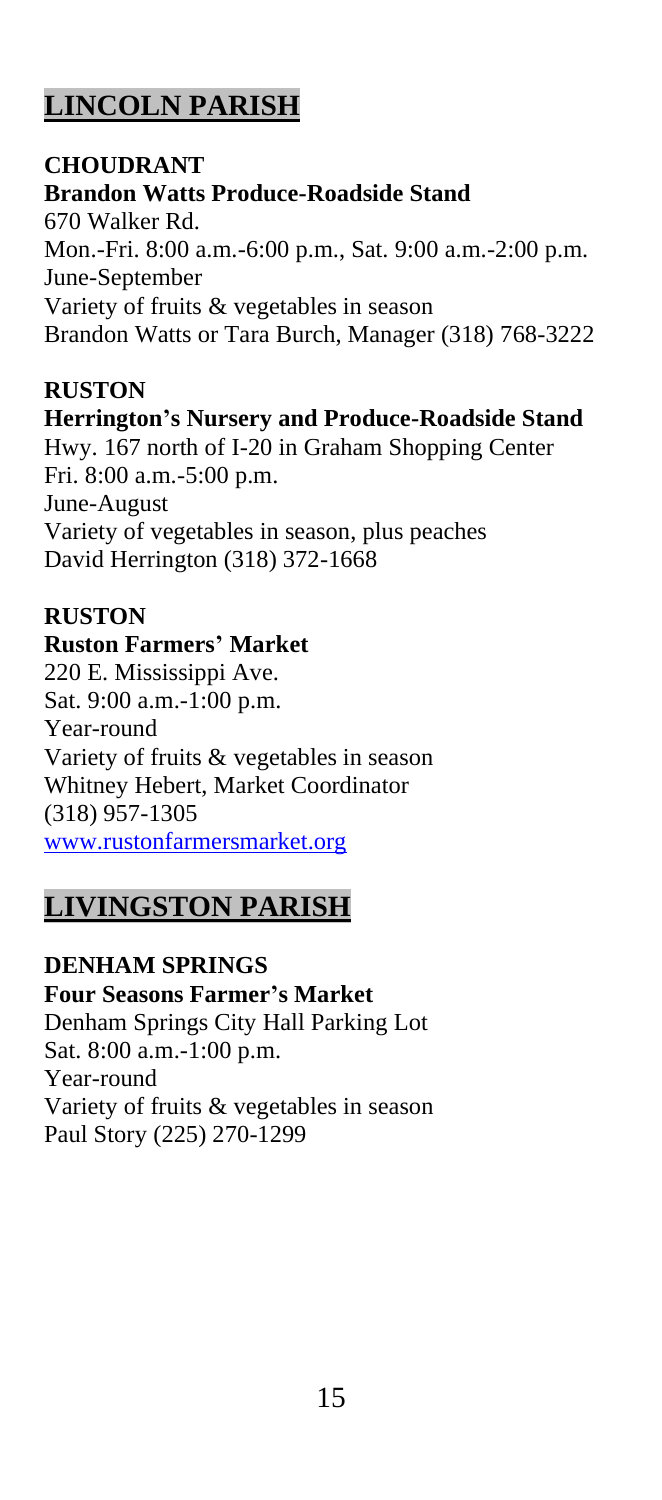# **WALKER**

**City of Walker Farmers Market** 30225 Corbin Ave. (Sidney Hutchinson Park) 2 nd Sat. of month 9:00 a.m.-2:00 p.m., **except July Sat., July 2: 3:00 p.m.-7:00 p.m.** Year-round **(Please check Facebook page for updates.)** Variety of fruits & vegetables in season Crissy Hebert (225) 503-7755 [www.facebook.com/cityofwalkerfarmersmarket](http://www.facebook.com/cityofwalkerfarmersmarket)

# **MADISON PARISH**

**TALLULAH Tallulah Farmers Market** 404 N. Cedar St. (Hwy. 65 North) Tues. & Thurs. 8:00 a.m.-4:00 p.m. Open seasonally Variety of fruits & vegetables in season Brittny Sims-Washington (318) 574-2465 (Office) or (318) 434-2619 (Cell)

# **MOREHOUSE PARISH**

#### **BASTROP Armstrong Farms-Roadside Stand** 5821 Mer Rouge-Collinston Rd. Mon.-Fri. 8:00 a.m.-4:00 p.m., Sat. 8:00 a.m.-12:00 p.m. June-November Variety of vegetables in season, plus watermelons Ashley Armstrong (318) 669-0389

# **NATCHITOCHES PARISH**

**MARTHAVILLE Mims Produce-Roadside Stand** 1090 Hwy. 174 West (I-49, Exit 155; about ¼ mile off the exit)

Mon.-Fri. 8:00 a.m.-5:00 p.m., Sat. 8:00 a.m.-2:00 p.m. May-November Variety of fruits & vegetables in season Delores Mims (318) 796-3535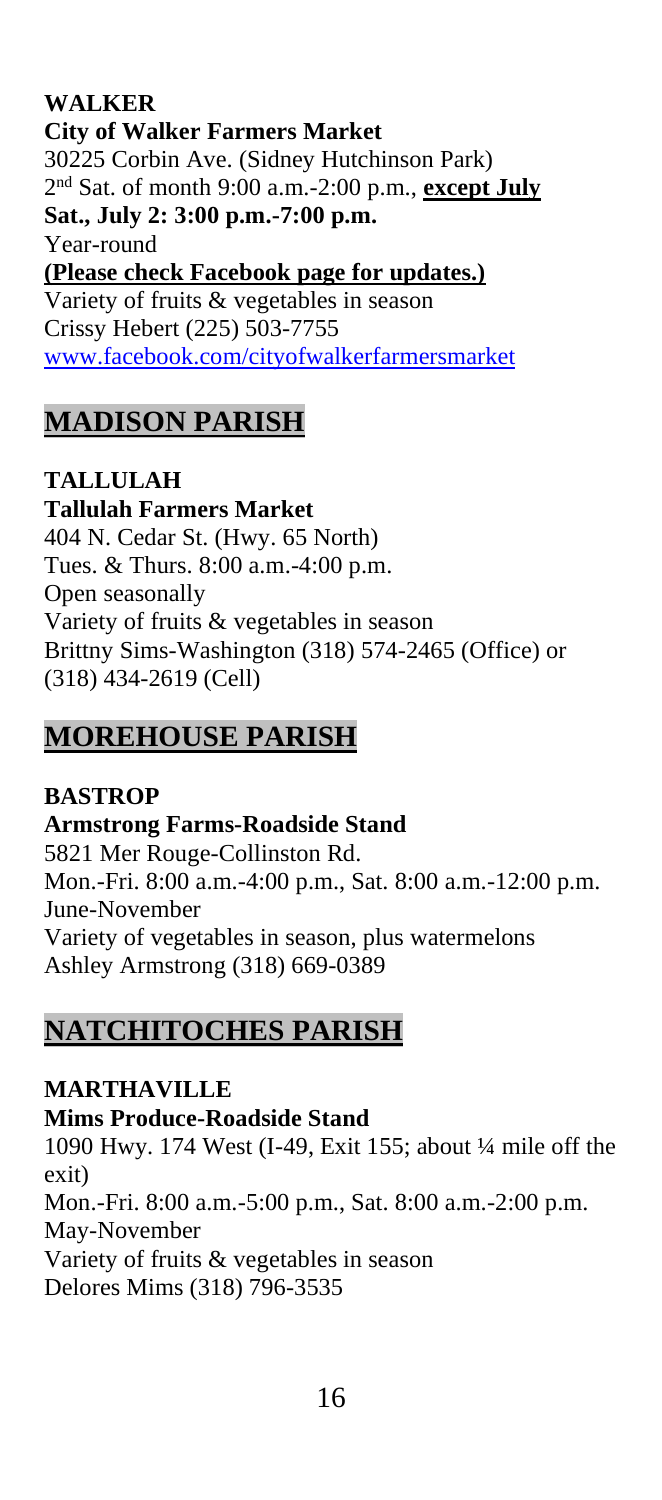# **NATCHITOCHES**

**Natchitoches Farmers Market** Front St. (Downtown Riverbank) Sat. 8:00 a.m.-12:00 p.m. April 23-July 23, October 15-November 12 Variety of fruits & vegetables in season Valerie Balthazar (318) 663-5190 [www.readysetgonatchitoches.com](http://www.readysetgonatchitoches.com/)

# **ORLEANS PARISH**

### **NEW ORLEANS Barcelo Gardens Farmers' Market-Location #1** 2301 Gallier St.  $2<sup>nd</sup>$  & 4<sup>th</sup> Sat. of month 10:00 a.m.-1:00 p.m. Year-round Variety of fruits & vegetables in season Ashley Webb (713) 882-8314 [www.facebook.com/barcelogardens](http://www.facebook.com/barcelogardens)

#### **NEW ORLEANS**

# **Barcelo Gardens Farmers' Market-Location #2** 3317 Franklin Ave. 1 st Sun. of month 11:00 a.m.-3:00 p.m. Year-round Variety of fruits & vegetables in season Ashley Webb (713) 882-8314 [www.facebook.com/barcelogardens](http://www.facebook.com/barcelogardens)

# **NEW ORLEANS**

**Barcelo Gardens Farmers' Market-Location #3** 3440 Piety St. 3 rd Sat. of month 10:00 a.m.-1:00 p.m. Year-round Variety of fruits & vegetables in season Ashley Webb (713) 882-8314 [www.facebook.com/barcelogardens](http://www.facebook.com/barcelogardens)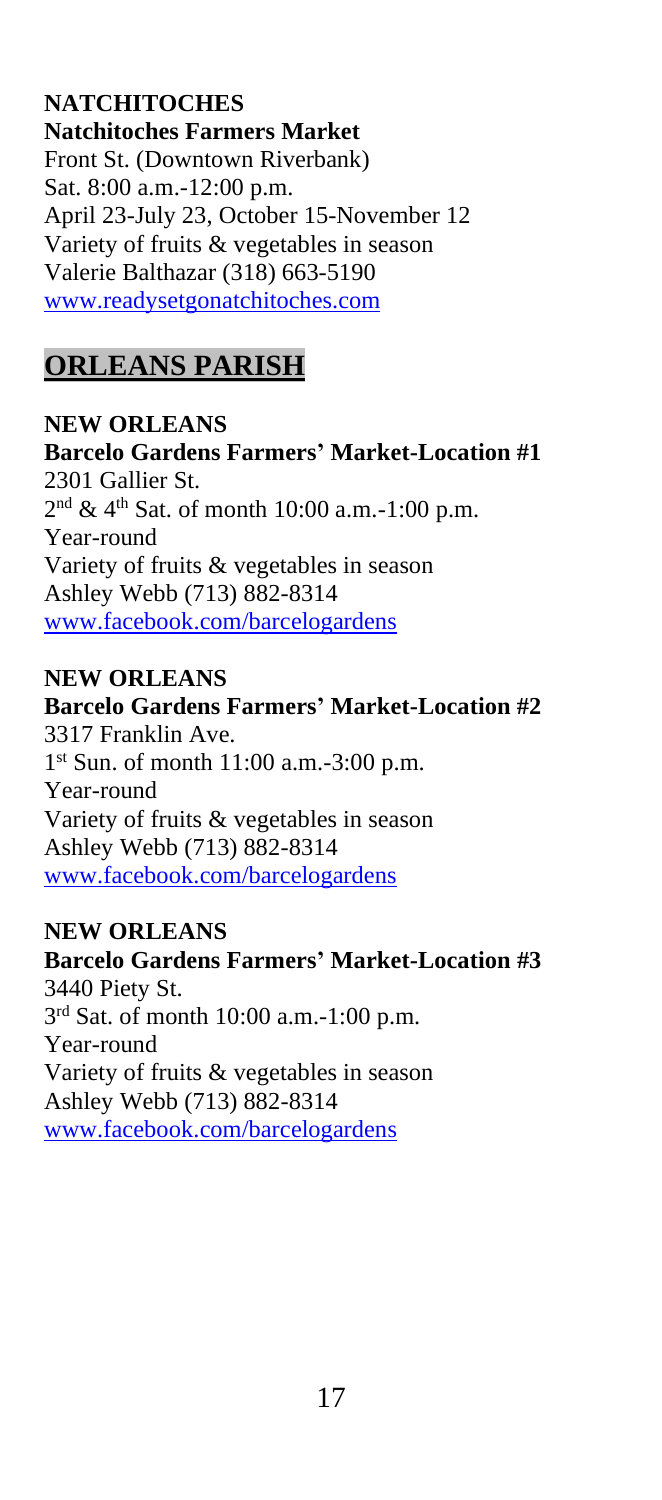# **NEW ORLEANS**

**Crescent City Farmers Market-Location #1** 200 Broadway St. at the River (Uptown Square) Tues. 8:00 a.m.-12:00 p.m. Year-round Variety of fruits & vegetables in season Sierra Torres (504) 495-1459 [www.crescentcityfarmersmarket.org](http://www.crescentcityfarmersmarket.org/)

#### **NEW ORLEANS**

#### **Crescent City Farmers Market-Location #2**

500 N. Norman C. Francis Pkwy. (Lafitte Greenway Plaza) Thurs. 3:00 p.m.-7:00 p.m. Year-round Variety of fruits & vegetables in season Sierra Torres (504) 495-1459 [www.crescentcityfarmersmarket.org](http://www.crescentcityfarmersmarket.org/)

#### **NEW ORLEANS**

#### **Crescent City Farmers Market-Location #3**

Navarre Ave. at Marconi Dr. (City Park Tad Gormley Stadium) Sun. 8:00 a.m.-12:00 p.m. Year-round Variety of fruits & vegetables in season Sierra Torres (504) 495-1459 [www.crescentcityfarmersmarket.org](http://www.crescentcityfarmersmarket.org/)

#### **NEW ORLEANS**

#### **Grow NOLA Farmer's Market**

7500 Bullard Ave. (New Orleans East)  $2<sup>nd</sup>$  & 4<sup>th</sup> Sat. of month 2:00 p.m.-5:00 p.m. Year-round Variety of fruits & vegetables in season Ryan Yates (504) 592-6546 [www.grownola.org](http://www.grownola.org/)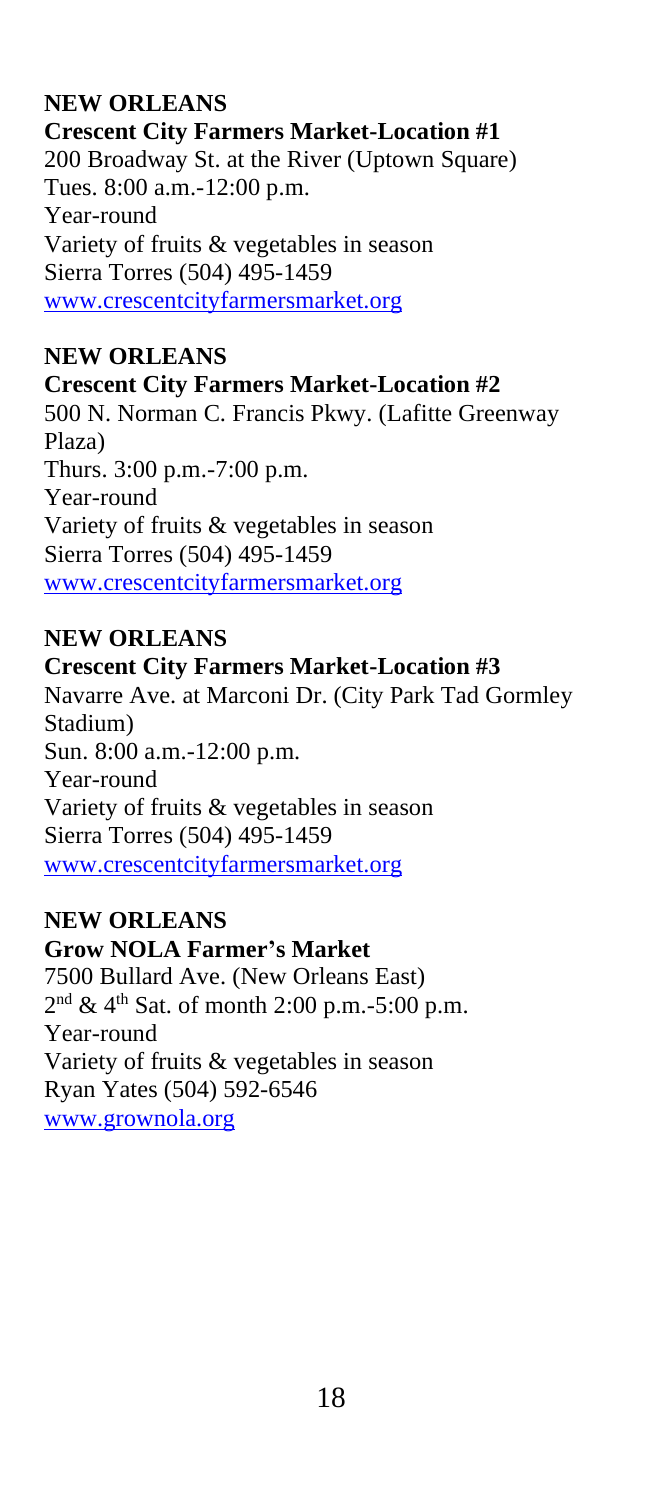# **OUACHITA PARISH**

# **CALHOUN**

#### **Ruston Orchards at Indian Village Harvest Farm, LLC-Roadside Stand**

1976 Guyton Swamp Rd. Mon.-Sat. 9:00 a.m.-5:00 p.m., Sun. 1:00 p.m.-6:00 p.m. End of May-1<sup>st</sup> of September Peaches, plums, tomatoes & watermelons, plus honey William or Rebecca Cook (318) 235-3228

# **CALHOUN**

# **Thompson's Peach Farm-Roadside Stand**

2195 Hwy. 144 (Take Exit 103 off I-20 and go west to Hwy. 151 south; go ½ mile to Hwy. 144; turn right and go 4 1/2 miles, stand is on left.) Mon.-Fri. 9:00 a.m.-5:00 p.m., Sat.-Sun. 10:00 a.m.- 4:00 p.m. May 23-August 31 Variety of fruits & vegetables in season, plus honey Louie Thompson (318) 644-0854

# **MONROE**

#### **Monroe Farmers' Market**

1212 Washington St. (Across from J.S. Clark Magnet School)

#### **(Please call first for days and hours open and availability of produce.)**

Late May (weekend before Memorial Day): Fri.-Sat. 6:00 a.m.-11:00 a.m. June-July: Mon.-Sat. 6:00 a.m.-1:00 p.m. August-September: Mon.-Sat. 6:00 a.m.- 12:00 p.m. October-November: Fri.-Sat. 7:00 a.m.-12:00 p.m. Variety of fruits & vegetables in season Charles Holley (318) 282-1410 [www.facebook.com/monroefarmersmarket](http://www.facebook.com/monroefarmersmarket)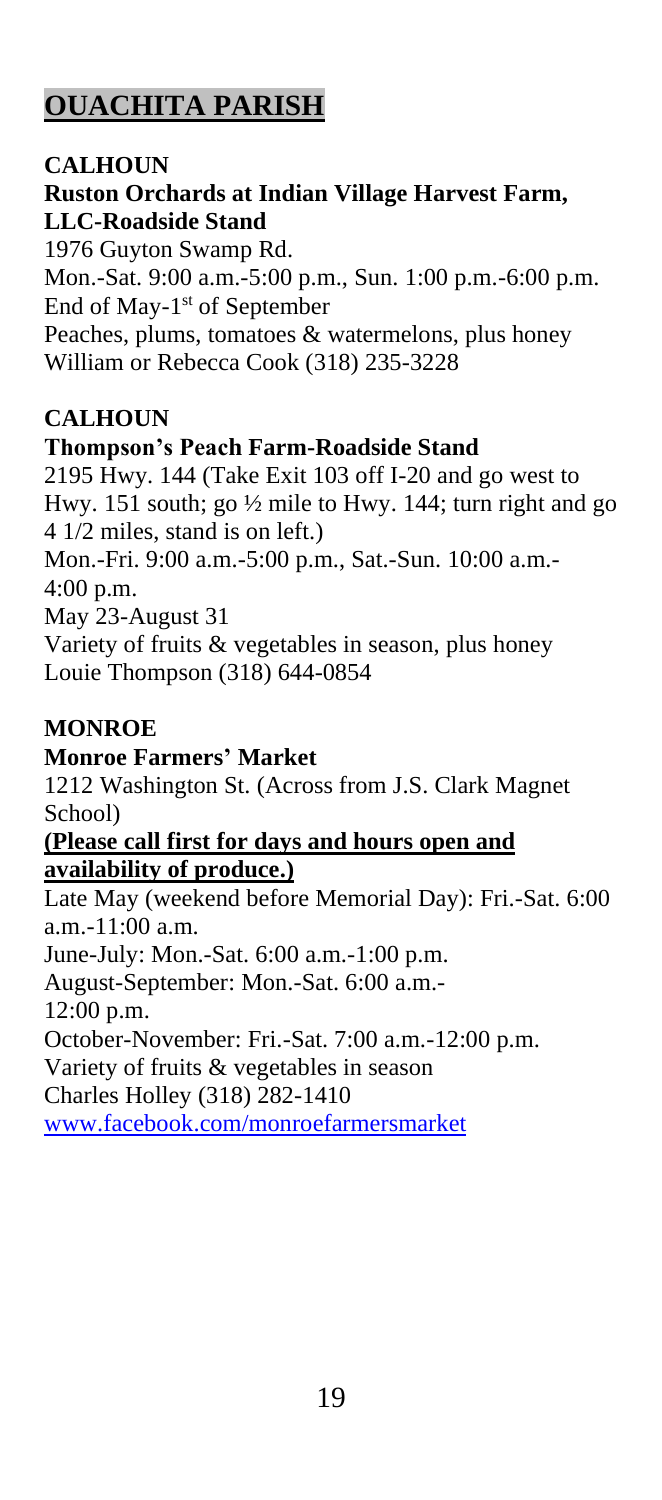# **MONROE**

# **Ruston Orchards at Indian Village Harvest Farm, LLC-Roadside Stand**

Corner of Forsyth Ave. & N.  $18<sup>th</sup>$  St. (Across from Tiger Mart) Sat. 8:00 a.m.-until sold out End of May-1<sup>st</sup> of September Peaches, plums, tomatoes & watermelons, plus honey William or Rebecca Cook (318) 235-3228

# **WEST MONROE**

# **Ruston Orchards at Indian Village Harvest Farm, LLC-Roadside Stand**

Corner of Wells Rd. & Hwy. 80 (Parking lot of Now Save Store) Fri. 8:00 a.m.-until sold out End of May-1<sup>st</sup> of September Peaches, plums, tomatoes & watermelons, plus honey William or Rebecca Cook (318) 235-3228

# **WEST MONROE**

# **Seventh Square Farmers' Market**

1700 N. 7th St. May-October: Mon.-Sat. 7:00 a.m.-5:00 p.m. November-December: Mon.-Fri. 7:00 a.m.- 3:00 p.m. Variety of fruits & vegetables in season Robert Burgess, Manager (318) 322-2203

# **PLAQUEMINES PARISH**

# **BELLE CHASSE**

**Ben & Ben Becnel, Inc. #1-Roadside Stand** 14977 Hwy. 23 7 days/week 8:30 a.m.-5:00 p.m. (except major holidays) Year-round Variety of vegetables in season, plus citrus, garlic & honey Gwen Becnel, Ben Becnel or Rhonda Ranatza (504) 656- 2326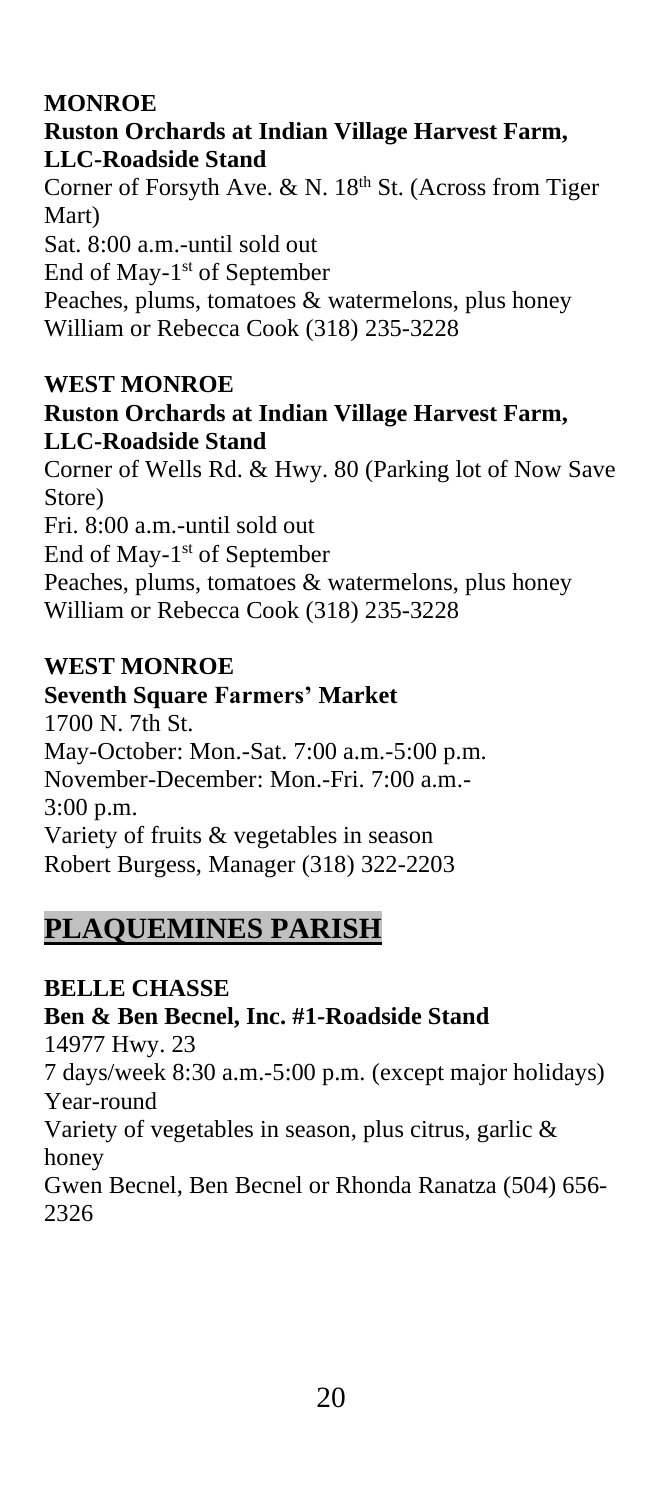# **BELLE CHASSE**

# **Ben & Ben Becnel, Inc. #2-Roadside Stand** 7020 Hwy. 23 7 days/week 8:30 a.m.-5:00 p.m. (except major holidays) Year-round Variety of vegetables in season, plus citrus, garlic & honey Gwen Becnel, Ben Becnel or Rhonda Ranatza (504) 656- 2326

# **BELLE CHASSE**

#### **George Brooks Farmers Market-Roadside Stand** 14383 Hwy. 23

7 days/week 8:00 a.m.-7:00 p.m. May-January Variety of vegetables in season, plus melons, citrus & honey Karen Brooks (504) 417-8729

# **POINTE COUPEE PARISH**

# **BATCHELOR**

# **Williams Produce-Roadside Stand**

17789 Hwy. 417 (From caution light in Batchelor at intersection of Hwy. 1 and Hwy. 419, take a left on Hwy. 419; go about 1.5 miles and turn right on Hwy. 417; go about 1.5 miles and turn left to stay on Hwy. 417; go about 3 miles on Hwy. 417 and look for signs; stand is on the left.) Mon.-Fri. 5:00 p.m.-7:00 p.m., Sat.-Sun. 8:00 a.m.- 6:00 p.m. May-December Variety of vegetables in season, plus melons Lester Lee Williams (225) 718-5396

#### **NEW ROADS**

#### **Cador Farm-Roadside Stand**

8870 Delta Place Rd. Tues.-Sat. 9:00 a.m.-5:00 p.m. Year-round Variety of fruits & vegetables in season Harry Cador (225) 240-0015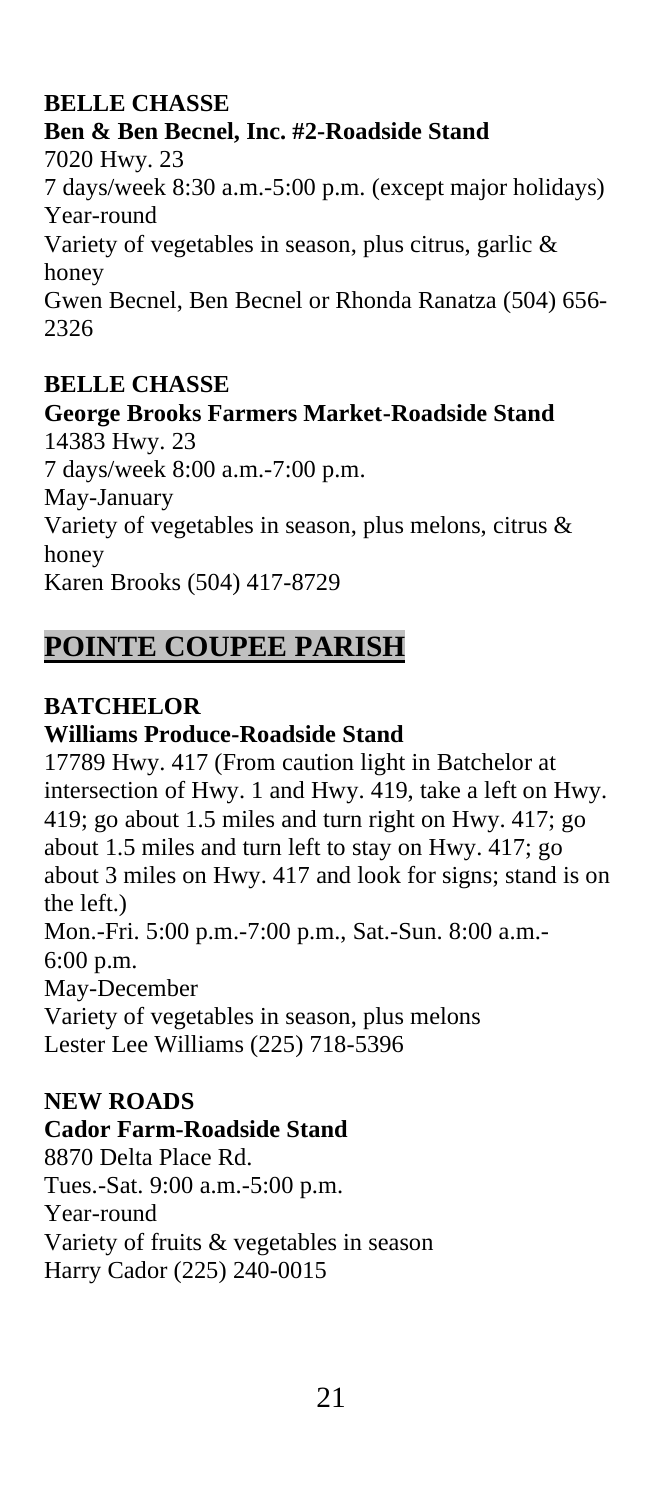# **NEW ROADS**

**Glaser's Produce Farm-Roadside Stand** 8925 False River Rd. Tues.-Sat. 9:00 a.m.-5:00 p.m. **(Until produce is sold out)** April-July Variety of fruits & vegetables in season Jynell Glaser (225) 618-9337

# **OSCAR**

**Loup Farms-Roadside Stand**

6405 False River Rd. Sat. 8:00 a.m.-12:00 p.m. September-July Variety of fruits & vegetables in season, plus herbs Charlie Loup (225) 978-1716 [www.facebook.com/loupfarms](http://www.facebook.com/loupfarms)

# **RAPIDES PARISH**

**ALEXANDRIA Alexandria Farmers Market** 2727 Jackson St. (By the Methodist Church) Tues. 3:00 p.m.-6:00 p.m. Year-round Variety of fruits & vegetables in season Audrey Kolde (318) 441-3407 [www.louisiana-central.com/alexandria-farmers-market](../Downloads/www.louisiana-central.com/alexandria-farmers-market) [www.facebook.com/alexandriafarmersmarket](http://www.inglewoodfarm.com/)

#### **BOYCE**

**Aunt Julia's Garden, LLC-Roadside Stand** 2601 Messina Rd. [6.5 miles west of the Coliseum (Alexandria) on the corner of Hwy. 28 W. and Messina Rd.] Fri. 3:00 p.m.-6:00 p.m., Sat.-Sun. 8:00 a.m.- 6:00 p.m. 3<sup>rd</sup> weekend in May-3<sup>rd</sup> weekend in July Variety of fruits & vegetables in season, plus honey Andrew "Cliff" Dailey (318) 787-8070 [www.facebook.com/Aunt-Julias-Garden-](http://www.facebook.com/Aunt-Julias-Garden-467978333654844/)[467978333654844/](http://www.facebook.com/Aunt-Julias-Garden-467978333654844/)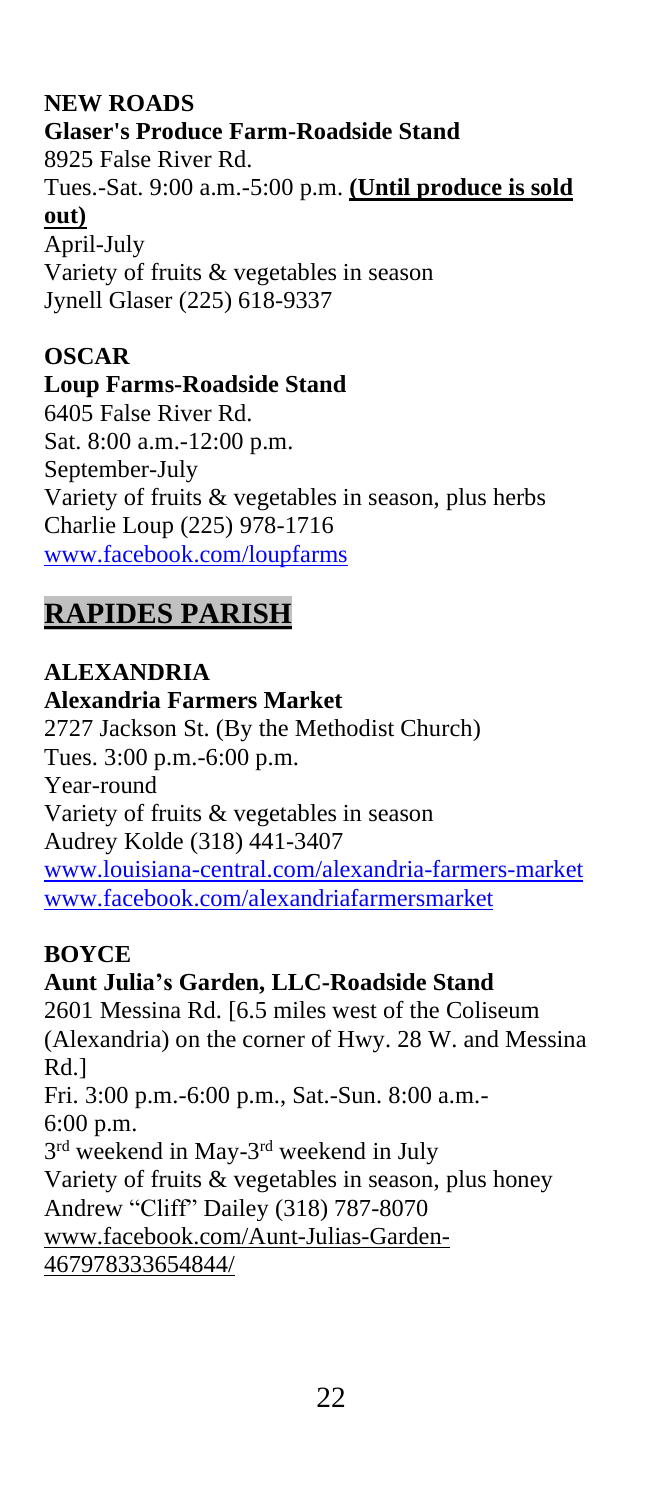# **BOYCE**

#### **Boyce Farmers' Market**

627 Pacific Ave. Thurs. 3:00 p.m.-6:00 p.m. Year-round Variety of fruits & vegetables in season Linda Venson (318) 487-9254 [www.rscm1429.org](http://www.rscm1429.org/)

# **ELMER**

**Country Dreams Farm and Garden-Roadside Stand** 37 Bill Coleman Rd.

**Please call first for months, days and hours open.**

Variety of vegetables in season Denise White (318) 277-0404

#### **PINEVILLE**

#### **Pineville Farm Stand-Roadside Stand**

930 Main St. Mon.-Sat. 9:00 a.m.-8:00 p.m. Year-round Variety of fruits & vegetables in season, plus herbs & honey Tyler Crochet (318) 460-0020

# **RED RIVER PARISH**

# **COUSHATTA**

**Anderson's Produce & Plant Farm-Roadside Stand** 858 Catfish Bend Rd. (Halfway between Hwy. 1 and I-49 on Hwy. 174 at the corner of Catfish Bend Rd.) Mon.-Sat. 8:00 a.m.-5:00 p.m. Mid-May-August 1 Variety of fruits & vegetables in season, plus honey Jason Anderson (318) 932-1432 [www.andersonsproduceandplantfarm.com](http://www.andersonsproduceandplantfarm.com/)

# **COUSHATTA**

# **Ed Lester Farms-Roadside Stand**

1165 Hwy. 84 East Mon.-Sat. 8:00 a.m.-5:00 p.m. June-July Variety of fruits & vegetables in season, plus honey Lisa Lester (318) 932-4298 [www.edlesterfarms.com](http://www.edlesterfarms.com/)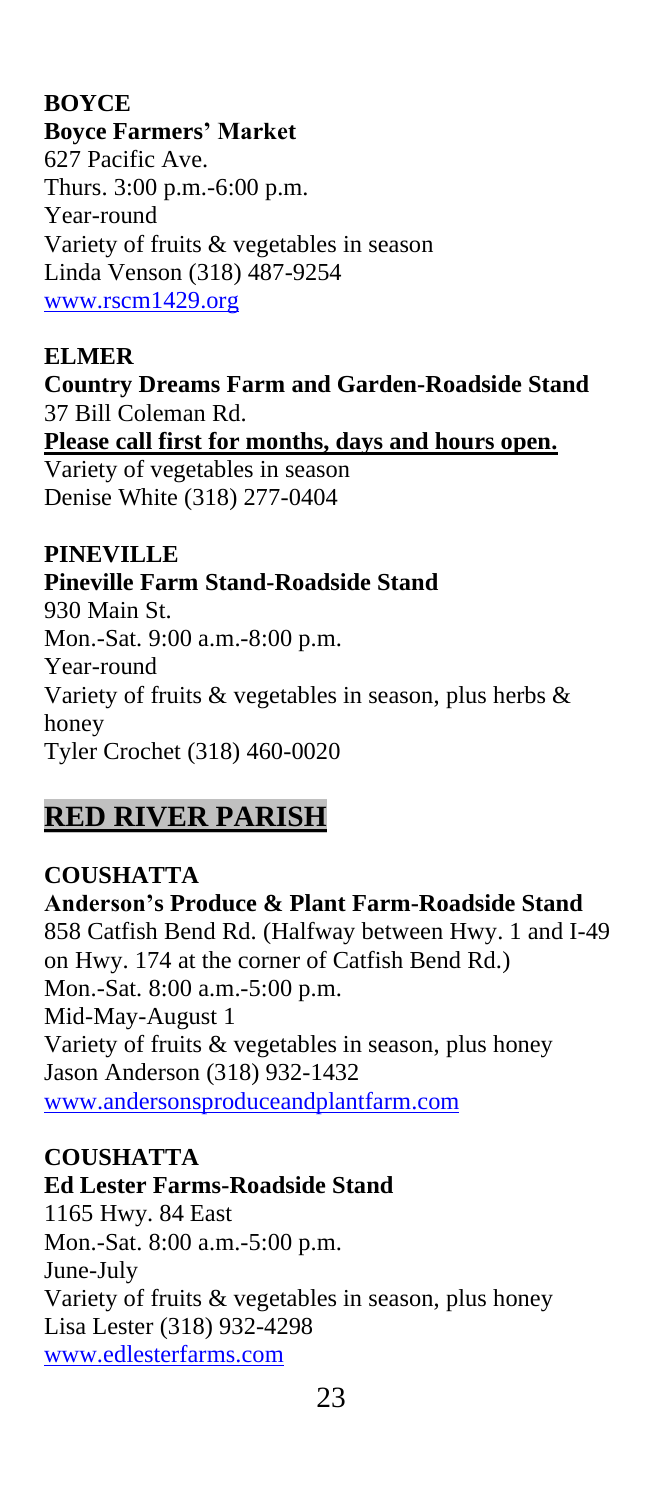# **RICHLAND PARISH**

# **DELHI**

#### **Delhi Farmers Market**

1104 Broadway St. (Adjacent to I-20 across from Chevron) Mon.-Sat. 8:00 a.m.-6:00 p.m. April-September Variety of fruits & vegetables in season, plus honey Jake McPherson (318) 303-3141

# **MANGHAM**

# **Jones Produce-Roadside Stand**

1213 Hwy. 622 (Turn right at Chevron, go 1 mile and turn left at caution light onto 576, go ½ mile and turn right on 622; go 4 miles, on left.) Mon.-Sat. 8:00 a.m.-6:00 p.m. June-September Variety of vegetables in season Louise Jones (318) 248-2280 or (318) 366-9593

# **ST. CHARLES PARISH**

# **DESTREHAN (EAST BANK)**

**German Coast Farmers' Market-Location #1** 160 W. Campus Dr. (Destrehan Library) Sat. 8:00 a.m.-12:00 p.m. Year-round Variety of fruits & vegetables in season Ann Montgomery or (504) 782-8517 [www.germancoastfarmersmarket.org](http://www.germancoastfarmersmarket.org/)

# **LULING (WEST BANK)**

**German Coast Farmers' Market-Location #2** 13825 River Rd. (St. Charles Parish West Bank Bridge Park) Wed. 1:00 p.m.-5:00 p.m. Year-round Variety of fruits & vegetables in season Ann Montgomery (504) 782-8517 [www.germancoastfarmersmarket.org](http://www.germancoastfarmersmarket.org/)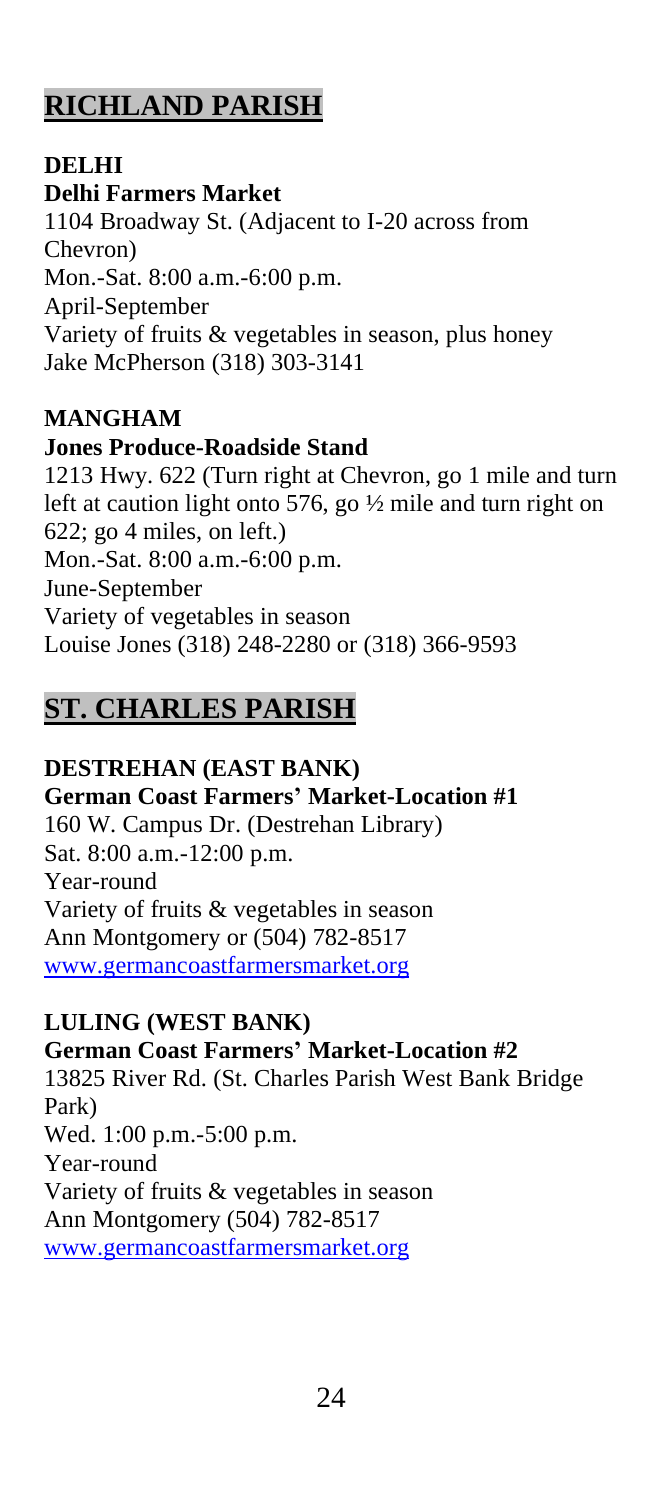# **ST. HELENA PARISH**

# **GREENSBURG**

# **Get Your Meal Out of the Field-Roadside Stand**

12196 Hwy. 10 (I-55 North; right on Greensburg exit; go 17 miles; white vinyl fence on right) Mon.-Fri. 8:00 a.m.-5:00 p.m. June-October Okra, peas & watermelons Robert McClendon (225) 931-3693

# **GREENSBURG**

#### **St. Helena Farmers Market**

Corner of Sitman St. & Hwy. 10 Fri. 8:00 a.m.-1:00 p.m. (weather permitting) Year-round Variety of fruits & vegetables in season Marquetta Anderson, Market Manager (225) 222-4136

#### **GREENSBURG**

#### **Starkey Farmstead-Roadside Stand**

199 Dr. Bob Ln. (All the way to the end of Dr. Bob on the left) Mon.-Thurs. 9:00 a.m.-2:00 p.m. Year-round Variety of fruits & vegetables in season, plus herbs & honey Samantha Starkey (501) 697-3398

# **GREENSBURG**

**Warner Hall-Roadside Stand** 2192 Hwy. 1042 Thurs. 10:00 a.m.-2:00 p.m. **(Please call first for availability of produce.)**

June-December Variety of vegetables in season, plus watermelons Warner Hall or Leroy Chaney (225) 931-0534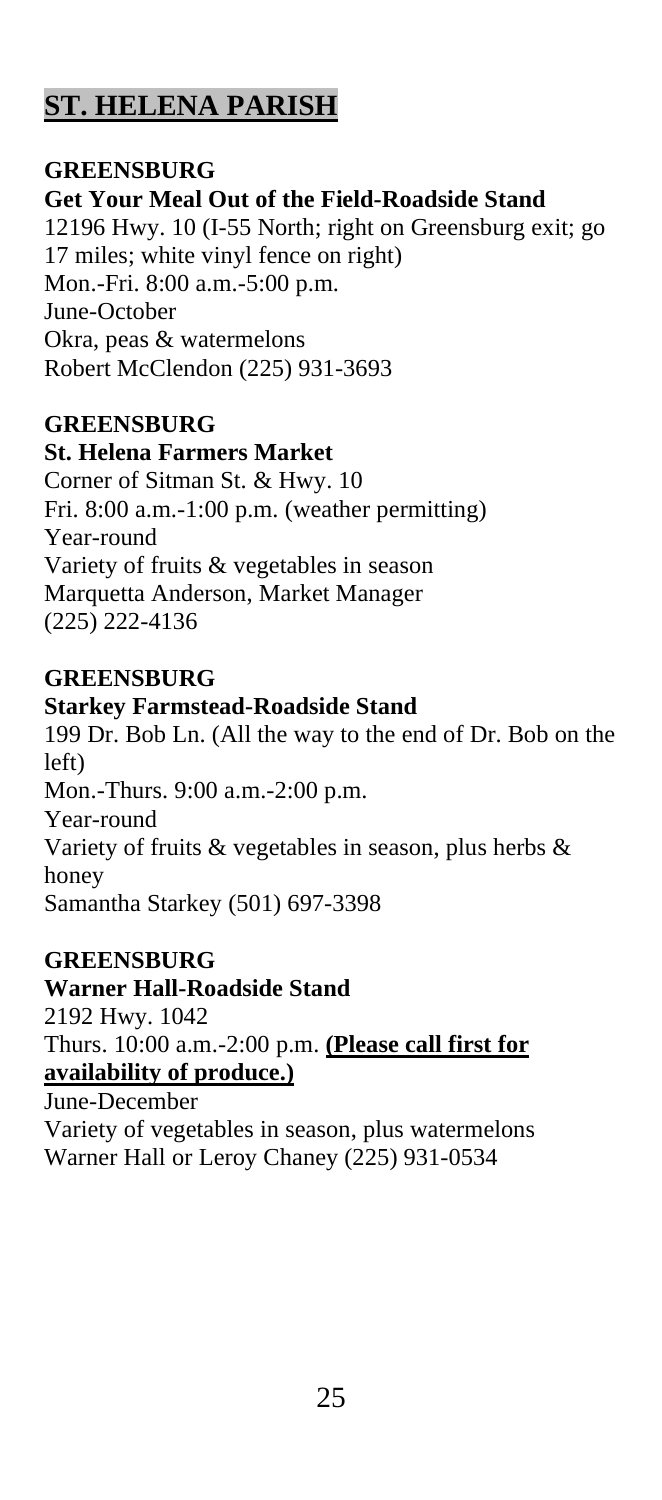# **ST. JAMES PARISH**

# **VACHERIE**

# **River Road Farm-Roadside Stand**

1735 Hwy. 18 (On River Rd. 3 miles from Veterans Memorial Bridge east; about ½ mile from B & C Seafood west) Mon.-Sat. 10:00 a.m.-3:00 p.m. **(Please call first.)** July-November Variety of vegetables in season, plus watermelons and parsley Leroy Conish (225) 398-2186

# **ST. LANDRY PARISH**

# **ARNAUDVILLE**

# **Catalon's Farm-Roadside Stand**

1373 Meche Rd. Mon.-Fri. 6:00 a.m.-12:00 p.m., 2:00 p.m.-5:30 p.m. June-until first frost Okra, potatoes & parsley Calvin or Angella Catalon (337) 290-1865

# **OPELOUSAS**

# **Fontenot's Green Acres-Roadside Stand**

1770 Dupre Rd. Tues., Thurs. & Sun. 8:00 a.m.-5:00 p.m. Year-round Variety of fruits & vegetables in season, plus herbs Kenderick Fontenot (337) 331-4025 or (337) 331-4029

# **OPELOUSAS**

#### **Opelousas Farmers Market**

828 E. Landry St. Tues., Thurs. & Sat. 6:30 a.m.-11:00 a.m. Year-round Variety of fruits & vegetables in season Marie Veronica Paul (337) 435-1023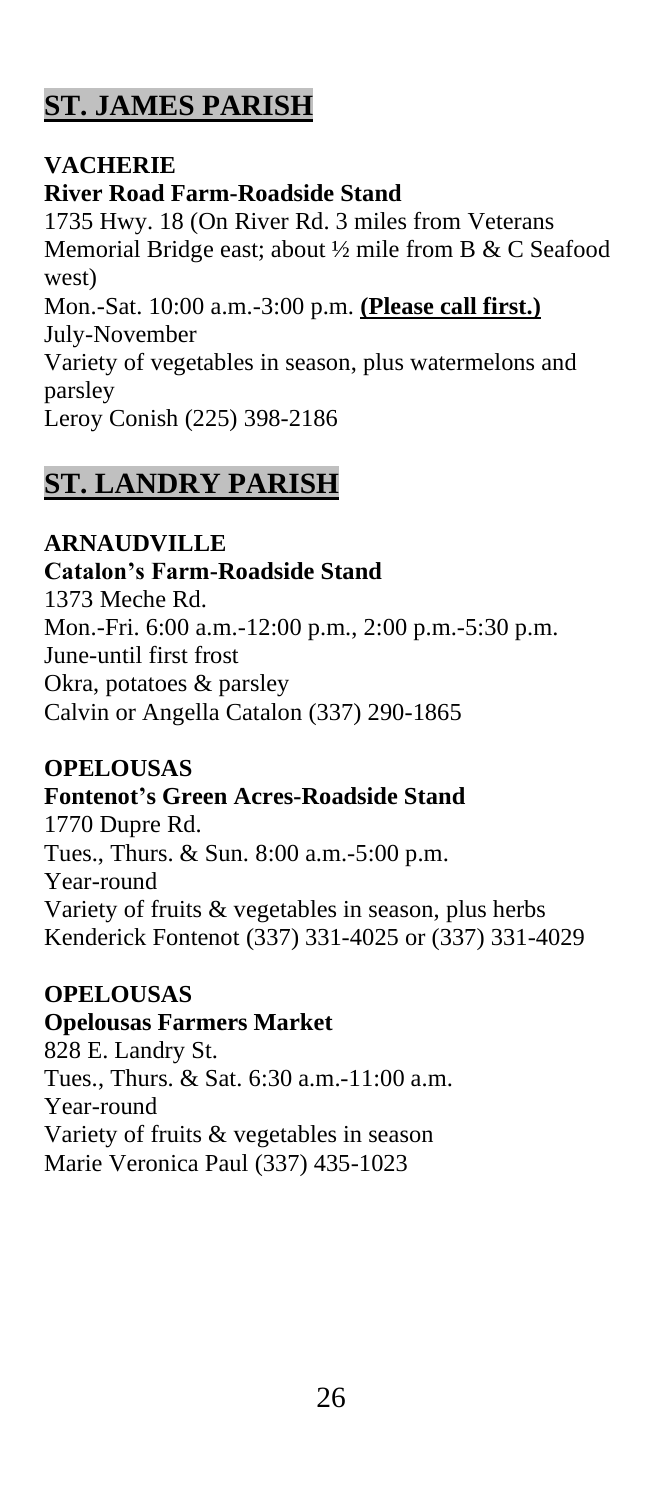# **OPELOUSAS**

**The Refinery Mission-Roadside Stand** 704 W. South St. Mon.-Fri. 8:00 a.m.-4:00 p.m. **(As produce is available)** Year-round Variety of vegetables in season Johnny Carriere (337) 948-8865 [www.refinerymission.org](http://www.refinerymission.org/)

# **ST. MARTIN PARISH**

# **BREAUX BRIDGE**

**Pookie's Fresh Vegetables-Roadside Stand** 1011 Tomato Ln. 7 days/week 8:00 a.m.-5:00 p.m. May-December Variety of vegetables in season, plus honey Nolan Wiltz (337) 242-9767 or (337) 552-8056

# **ST. MARY PARISH**

**CENTERVILLE Garden Creations South-Roadside Stand** 7095 Hwy. 182 (From Centerville Exit travel down Hwy. 317 to red light. Turn right on Hwy. 182 and travel several miles until you reach the caution light; continue about ¼ mile past caution light. Located on right at red brick house.)

Sun.-Fri. 10:00 a.m.-6:00 p.m., Sat. 1:00 p.m.-6:00 p.m. **(Please call first for availability.)**

Year-round Variety of fruits & vegetables in season, plus honey Faith Broussard (337) 578-3978 [www.facebook.com/GardenCreations7095](http://www.facebook.com/GardenCreations7095)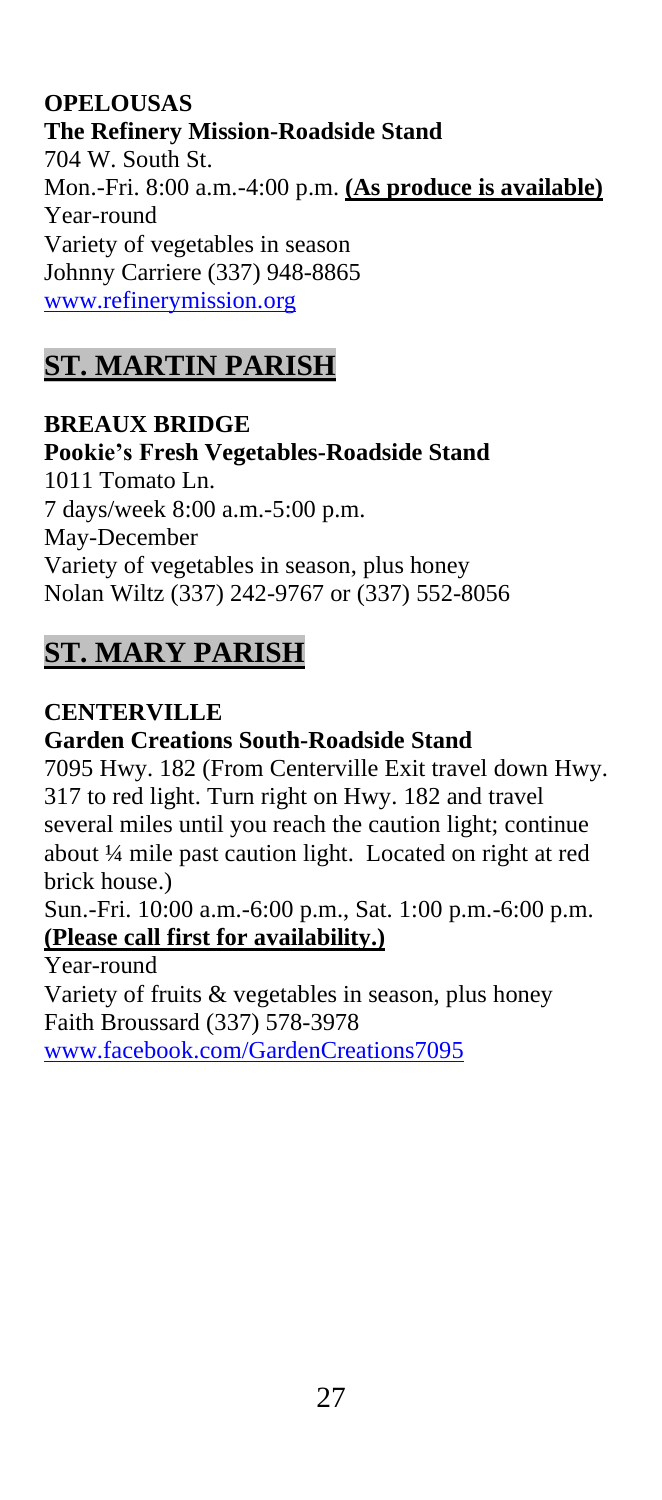# **ST. TAMMANY PARISH**

# **ABITA SPRINGS**

**Abita Springs Art & Farmers Market** 22049 Main St. Sun. 11:00 a.m.-3:00 p.m. Year-round Variety of fruits & vegetables in season Katie Weaver, Market Manager (985) 892-0711, Ext. 3960 [www.facebook.com/abitasprings.farmersmarket](http://www.facebook.com/abitasprings.farmersmarket) [www.townofabitasprings.com/farmers-market](http://www.townofabitasprings.com/farmers-market)

# **COVINGTON**

# **Covington Farmers Market-Location #1**

609 N. Columbia St. (Covington Police Dept.) Sat. 8:00 a.m.-12:00 p.m. (rain or shine) Year-round Variety of fruits & vegetables in season, plus herbs & honey Jan Biggs (985) 966-1786 [www.covingtonfarmersmarket.org](http://www.covingtonfarmersmarket.org/)

# **COVINGTON**

**Covington Farmers Market-Location #2** 419 N. New Hampshire St. (The Covington Trailhead) Wed. 10:00 a.m.-2:00 p.m. (rain or shine) Year-round Variety of fruits  $\&$  vegetables in season, plus herbs  $\&$ honey Jan Biggs (985) 966-1786 [www.covingtonfarmersmarket.org](http://www.covingtonfarmersmarket.org/)

# **SLIDELL**

#### **Camellia City Farmers Market**

333 Erlanger Ave. (Griffith Park) Sat. 8:00 a.m.-12:00 p.m. Year-round Variety of fruits & vegetables in season Danny Blackburn (985) 640-7112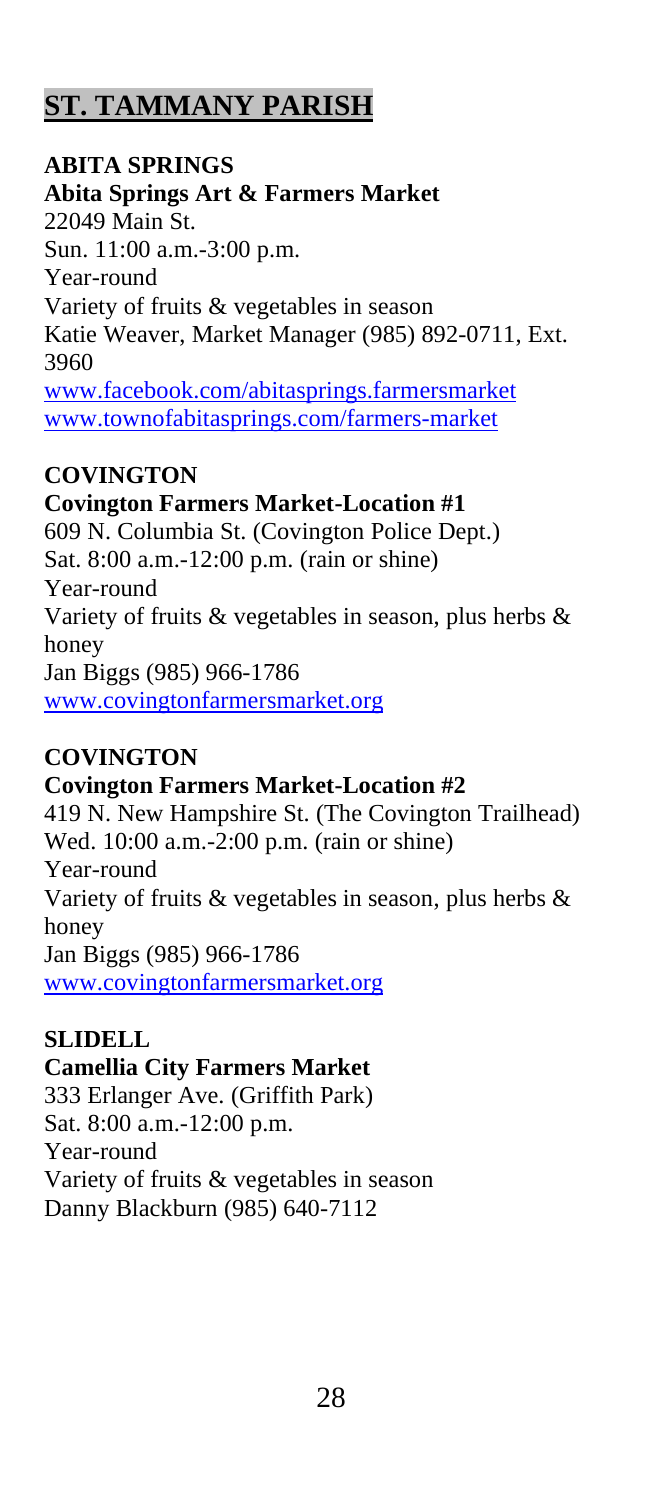#### **SLIDELL Gulino's Produce (Rick's)-Roadside Stand** 1921 Gause Blvd. West 7 days/week 8:00 a.m.-5:00 p.m. Year-round Variety of fruits & vegetables in season, plus honey Richard Gulino (985) 774-9236

# **TANGIPAHOA PARISH**

**HAMMOND Berry Town Produce-Roadside Stand** 2600 W. Church St. Mon.-Sat. 8:00 a.m.-6:00 p.m. Year-round Variety of fruits & vegetables in season, plus honey Cindy Liuzza Henderson (985) 345-0048 [www.berrytownproduce.com](http://www.berrytownproduce.com/)

# **HAMMOND**

#### **Deluxe Harvest-Roadside Stand**

14065 W. Club Deluxe Rd. (Take Exit 28 off I-55; turn left at first red light; go 1 mile down on the left.) Mon.-Sat. 7:00 a.m.-4:00 p.m., Sun. 7:00 a.m.-11:00 a.m. Year-round Variety of fruits & vegetables in season, plus herbs & honey Chuck Ciampa (985) 345-3317

# **HAMMOND**

#### **Hammond Farmers' Market**

103 E. Robert St. (Old Hammond Feed & Seed) Sat. 8:00 a.m.-12:00 p.m. Year-round Variety of fruits & vegetables in season Michelle Kendall (985) 277-5682 [www.DDDhammond.com/farmers-market](http://www.dddhammond.com/farmers-market)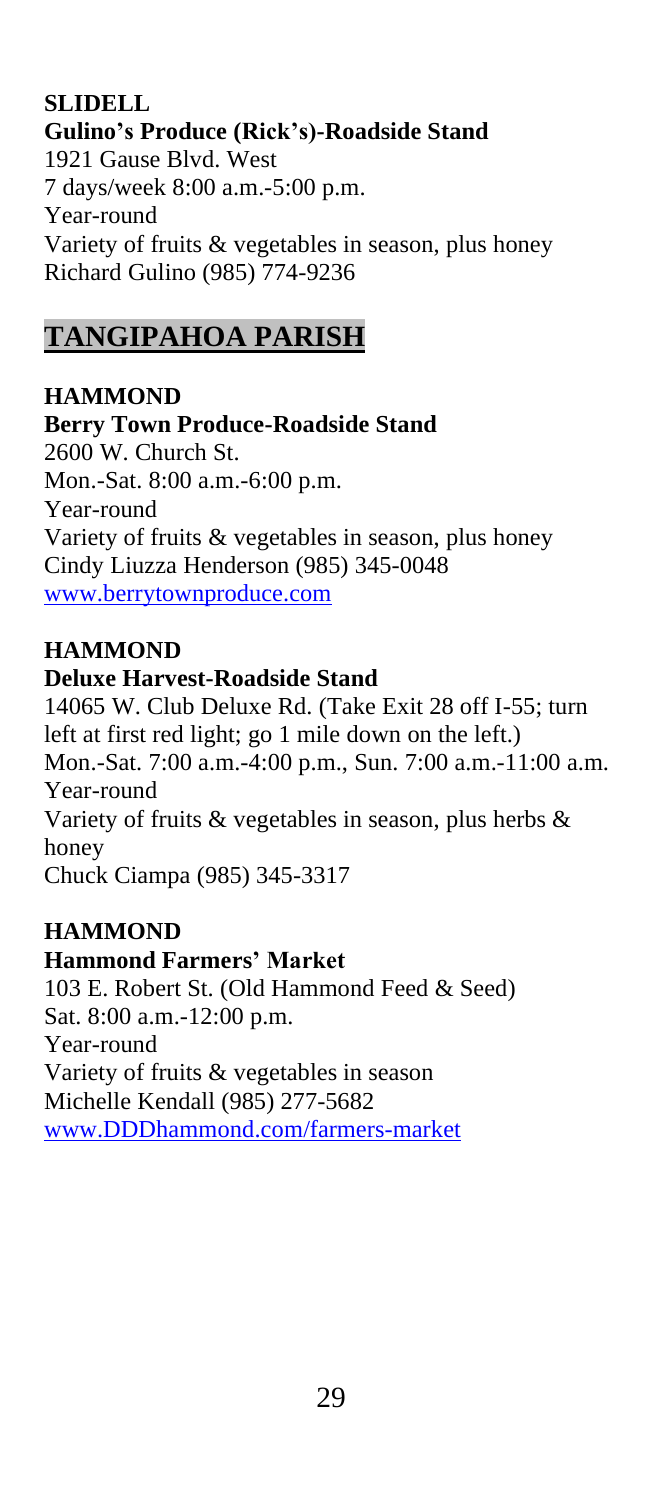### **PONCHATOULA Berry Town Produce-Roadside Stand** 201 SW Railroad Ave. Mon.-Sat. 8:00 a.m.-5:30 p.m. Year-round Variety of fruits & vegetables in season, plus honey Cindy Liuzza Henderson (985) 386-0025 [www.berrytownproduce.com](http://www.berrytownproduce.com/)

# **TENSAS PARISH**

**WATERPROOF Mize Produce-Roadside Stand** 168 Providence Rd. Mon.-Sat. 7:30 a.m.-7:30 p.m. May-November Variety of vegetables in season Brenda Mize (318) 452-1509

**WATERPROOF Plantation Pecan Co.-Roadside Stand** 8642 Hwy. 65 Mon.-Sat. 9:00 a.m.-5:00 p.m. May-October Variety of fruits & vegetables in season H.C. Miller III (318) 481-7270

# **TERREBONNE PARISH**

**HOUMA Downtown Houma Marketers Market** 151 Library Dr. Tues. 3:00 p.m.-5:00 p.m. Year-round Variety of fruits & vegetables in season Anne Picou (985) 856-6417

#### **HOUMA**

#### **Fanguy Farm-Roadside Stand**

2447 Bayou Blue Rd. (¼ mile west of Bayou Gardens Blvd.) 7 days/week 9:00 a.m.-6:00 p.m. May-December Variety of vegetables in season, plus oranges Hugh Paul or Jo Anne Fanguy (985) 872-5275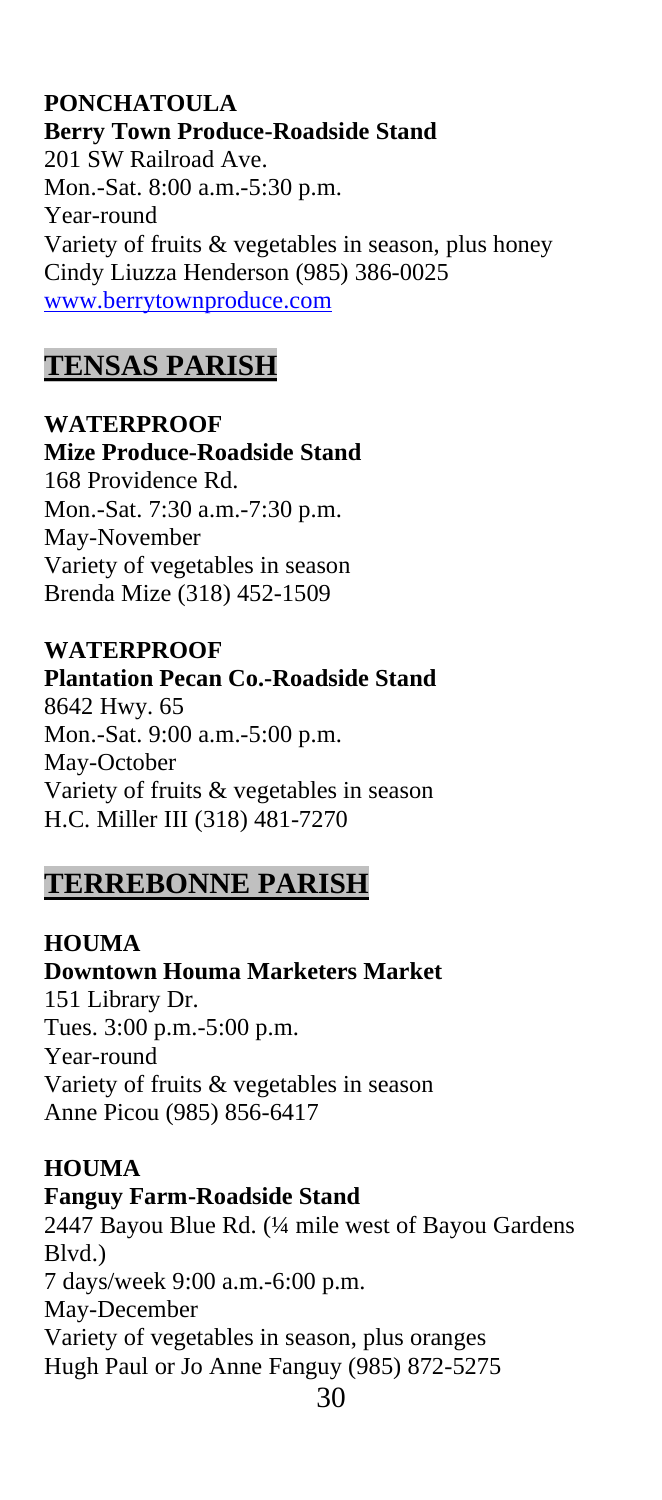# **UNION PARISH**

#### **FARMERVILLE**

### **Bearden Produce #1-Roadside Stand**

281 Old Meeks Rd. Thurs.-Sat. 8:00 a.m.-6:00 p.m. May-August Variety of fruits & vegetables in season, plus honey Curtis Bearden, Sr. (318) 235-0867

#### **FARMERVILLE**

#### **Bearden Produce #2-Roadside Stand**

407 S. Main St. Thurs.-Sat. 8:00 a.m.-6:00 p.m. May-August Variety of fruits & vegetables in season, plus honey Curtis Bearden, Sr. (318) 235-0867

# **FARMERVILLE**

#### **Yak's Produce-Roadside Stand**

12095 Hwy. 33 Mon.-Sat. 9:00 a.m.-6:00 p.m., Sun. 12:00 p.m.-6:00 p.m. April 23-October 1 Variety of fruits & vegetables in season, plus herbs & honey Anthony Yakaboski (318) 548-9597

# **VERMILION PARISH**

**ABBEVILLE Abbeville Farmers' & Artisans' Market** Magdalen Square 8:00 a.m.-1:00 p.m. May 21, June 18, July 16, August 20, September 17, October 15 & November 19 Variety of fruits & vegetables in season, plus herbs & honey Debra Garrot (337) 652-6148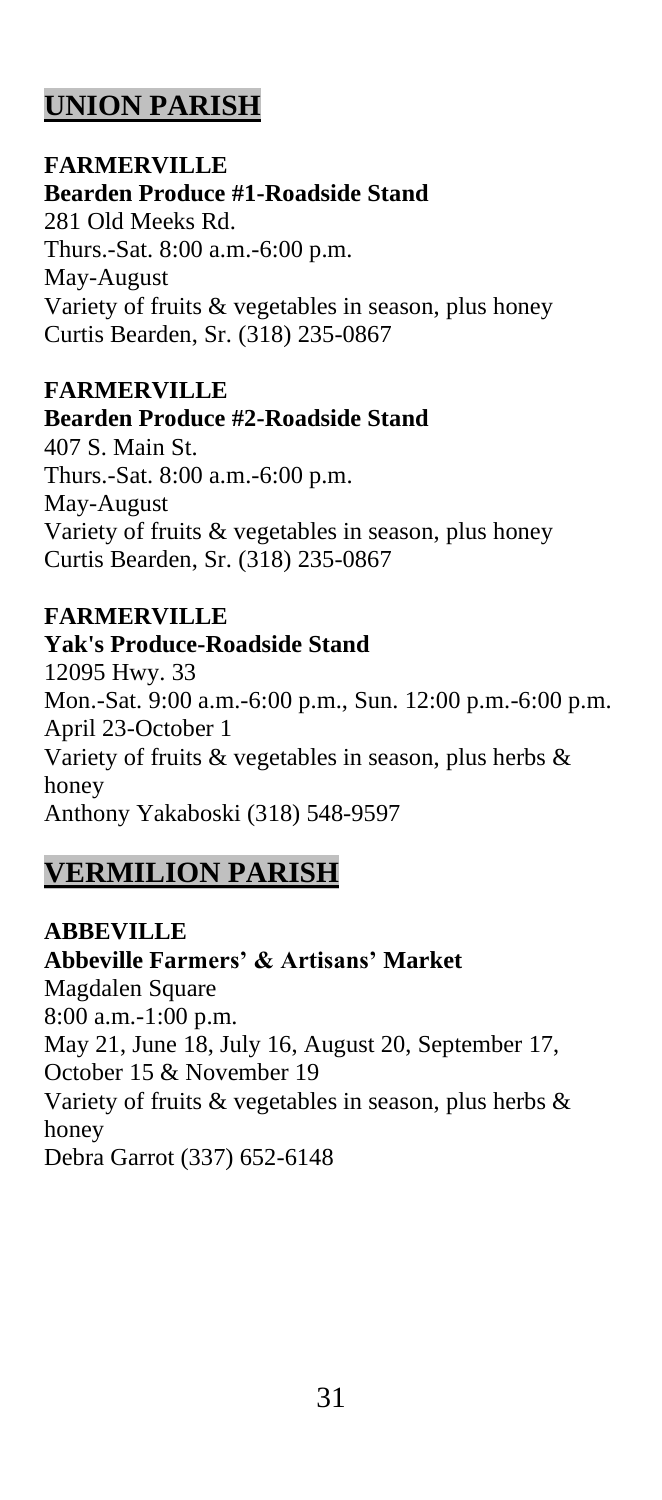# **ABBEVILLE**

### **Green Acres-Roadside Stand**

1603 Charity St. Mon., Wed, & Fri. 8:00 a.m.-12:00 p.m. Year-round Variety of fruits & vegetables in season, plus herbs Norris Green, Jr. (337) 918-8075

# **ABBEVILLE**

#### **Pecans and More in South LA-Roadside Stand**

2150 Charity St. (Corner of John M. Hardy Dr. & Charity St.)

#### **Please call first for days and hours open and availability of produce.**

June-November Variety of vegetables in season, plus satsumas & figs Carlton Rost (337) 384-2036 [www.pecansandmoreinsouthlouisiana.com](http://www.pecansandmoreinsouthlouisiana.com/)

#### **ABBEVILLE**

#### **Ruston Orchards at Indian Village Harvest Farm, LLC-Roadside Stand**

1132 Veterans Memorial Dr. (In front of La Rumba Mexicana Grill; next to Stella's & CVS) Fri. 8:00 a.m.-until sold out End of May-1<sup>st</sup> of September Peaches, plums, tomatoes & watermelons, plus honey William or Rebecca Cook (318) 235-3228

# **KAPLAN**

**Pecans and More in South LA-Roadside Stand** 805/807 N. Wilson Ave.

### **Please call first for days and hours open and availability of produce.**

June-November Variety of vegetables in season, plus satsumas & figs Carlton Rost (337) 385-2036 [www.pecansandmoreinsouthlouisiana.com](http://www.pecansandmoreinsouthlouisiana.com/)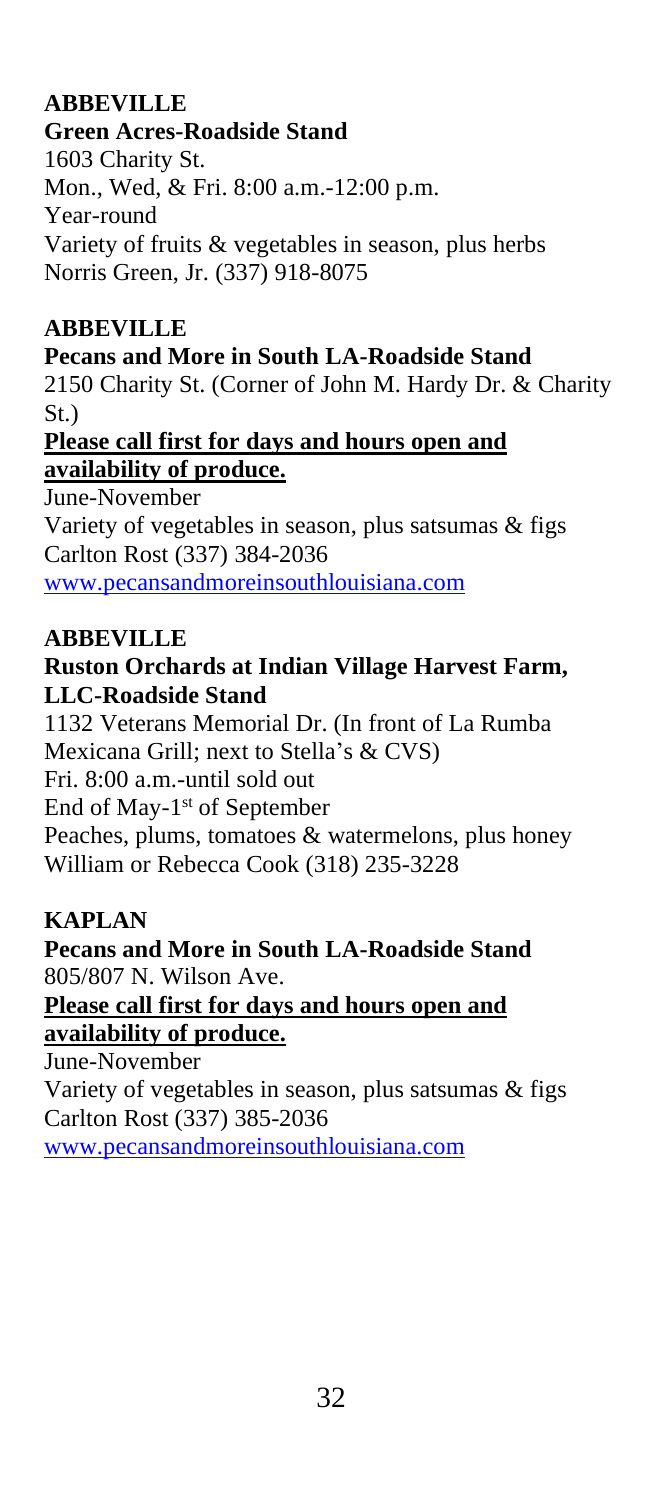# **VERNON PARISH**

**LEESVILLE 3 rd Street Market** S. 3rd St. (Downtown Leesville) Sat. 8:00 a.m.-1:00 p.m. Year-round Variety of fruits & vegetables in season Tammy Anderson (337) 424-1109

# **WASHINGTON PARISH**

#### **FRANKLINTON**

**Elle's Mine Mercantile-Roadside Stand** 27131 Hwy. 62 Wed.-Sat. 9:00 a.m.-5:00 p.m. March-December Variety of fruits & vegetables in season, plus honey Hannah Jones Lods or Danny Jones (985) 750-3636

# **FRANKLINTON**

#### **Franklinton Farmers Market**

Washington St. &  $15<sup>th</sup>$  Ave. Mon.-Sat. 8:00 a.m.-5:00 p.m. Year-round Variety of fruits & vegetables in season, plus honey Aulton Cryer (985) 839-4581

# **MOUNT HERMON**

**Cryer's Family Produce-Roadside Stand** 37122 Thomas Cryer Rd. Mon.-Fri. 9:00 a.m.-3:00 p.m. (by appointment) June-November Variety of fruits & vegetables in season, plus parsley & honey Aulton Cryer (985) 839-4581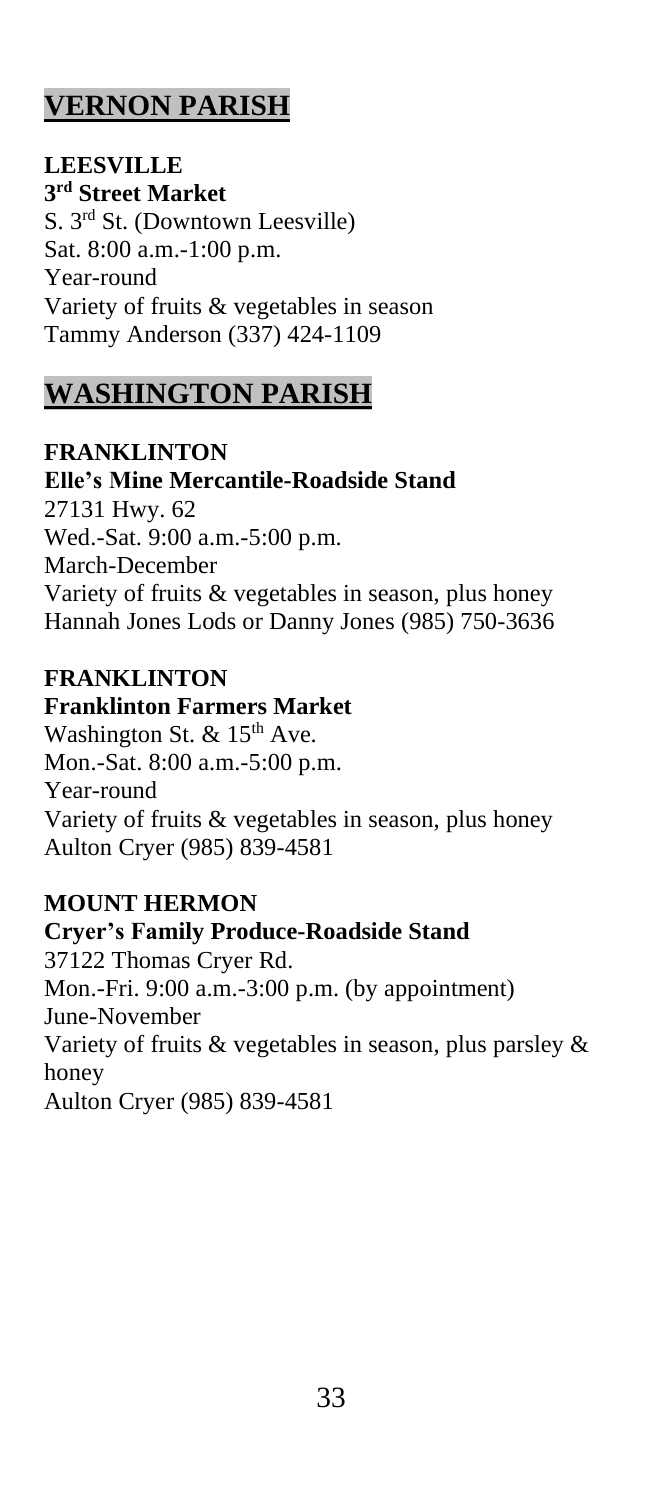# **WEBSTER PARISH**

### **DIXIE INN**

# **Ruston Orchards at Indian Village Harvest Farm, LLC-Roadside Stand**

Hwy. 80 (Beside DD's Store at the Dixie Inn exit) Wed. 8:00 a.m.-until sold out End of May-1<sup>st</sup> of September Peaches, plums, tomatoes & watermelons, plus honey William or Rebecca Cook (318) 235-3228

# **SPRINGHILL**

**Newt's House-Roadside Stand** 104 3rd St. Mon.-Thurs. 8:00 a.m.-4:00 p.m. Year-round Variety of vegetables in season, plus satsumas, watermelons, cantaloupes & honey Mike Gauthier or Judy Tridico (985) 696-2762

# **WEST CARROLL PARISH**

# **OAK GROVE**

# **Eddie Kennedy Farm-Roadside Stand**

403 Butler Rd. (From Hwy. 2 or Hwy. 17, take Hwy. 589 to Butler Rd.) Mon., Wed., & Fri. 8:00 a.m.-4:00 p.m. June-November Variety of fruits & vegetables in season Eddie Kennedy (318) 351-9504

# **PIONEER**

# **Albritton's Blackberries and Produce-Roadside Stand**

401 Locust St. (On the corner of  $4<sup>th</sup>$  & Locust Streets) Mon.-Sat. 7:00 a.m.-7:00 p.m. May-July Variety of fruits & vegetables in season, plus herbs Karla Albritton (318) 680-7626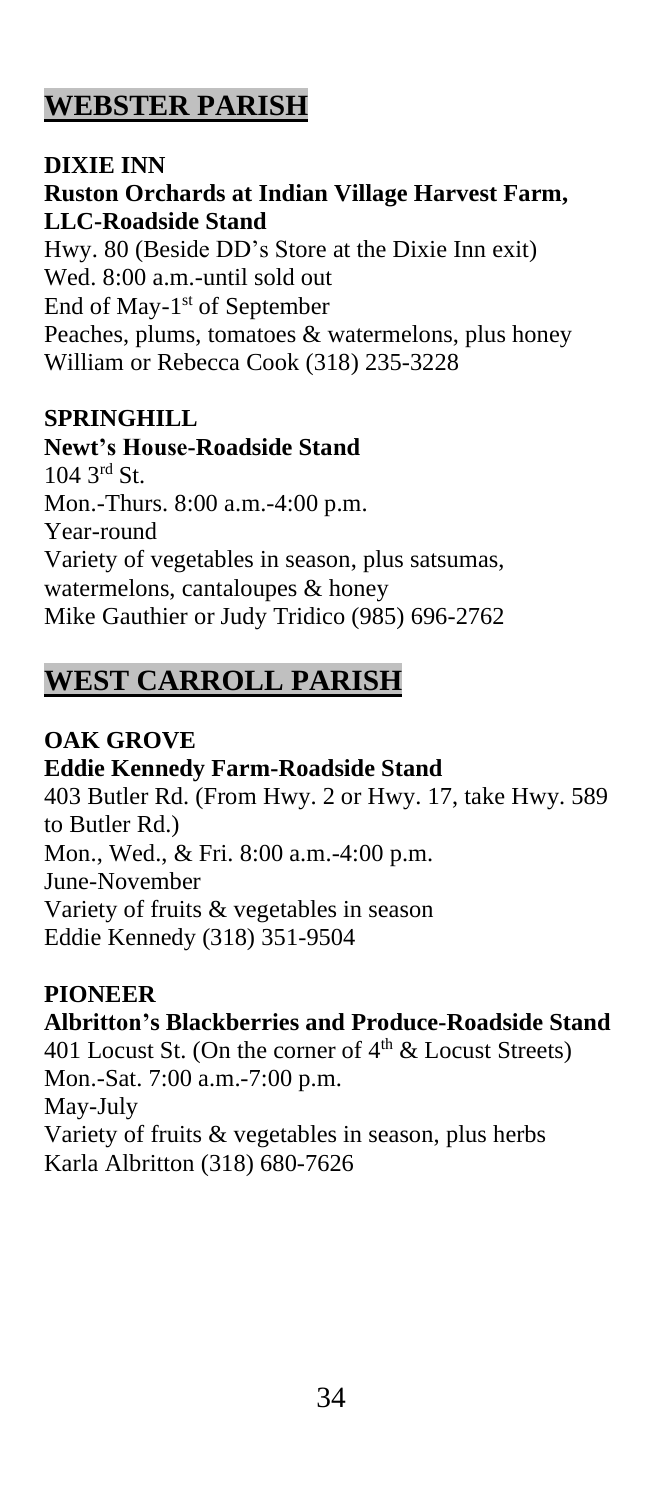# **PIONEER**

**Howell Family Farm-Roadside Stand** 2880 Hwy. 585 (5 miles south of Goodwill) Mon.-Fri. 8:00 a.m.-4:00 p.m. **(Call first.)** Year-round (weather permitting) Variety of vegetables in season Shirley Howell (318) 926-0839

### **PIONEER**

**Mack's Tomatoes & Produce-Roadside Stand** 404 Locust St. Mon.-Fri. 8:00 a.m.-6:00 p.m. June-September Variety of fruits & vegetables in season, plus honey Michael or Ylane Albritton (318) 366-4703

# **PIONEER**

# **Produce Ridge-Roadside Stand**

195 Orchard Ln. 7 days/week 8:00 a.m.-6:00 p.m. May-August Variety of fruits & vegetables in season, plus honey Charles Holley (318) 282-1410 [www.facebook.com/produceridge](http://www.facebook.com/produceridge)

# **WINN PARISH**

**WINNFIELD Winn Farmers Market** Corner of Main & Jones Streets Mon.-Sat. 7:00 a.m. until farmers are sold out Year-round Variety of fruits & vegetables in season Walter D. Moon, Jr. (318) 628-4528 [www.winnfarmersmarket.org](http://www.winnfarmersmarket.org/)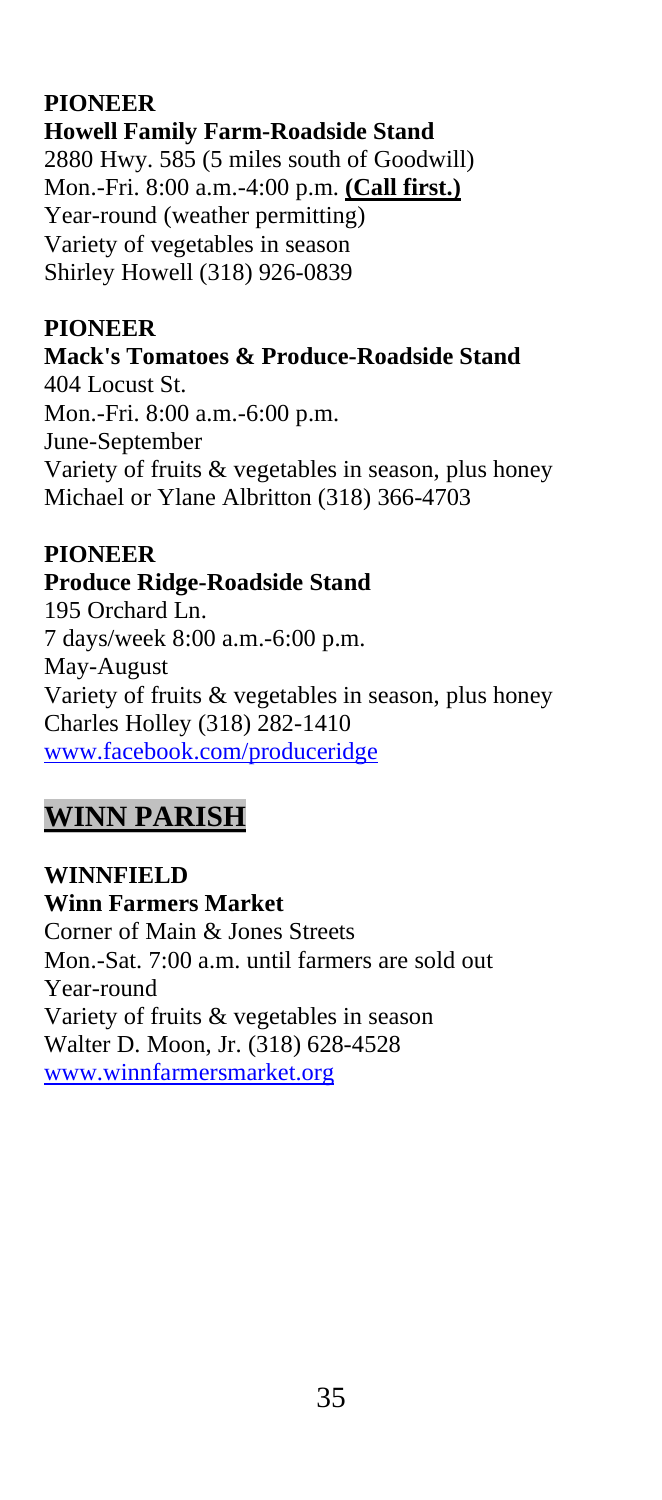For Directory updates, visit our website at [www.ldaf.state.la.us,](http://www.ldaf.state.la.us/) call (985) 345-9483 or email  $fmp@ldaf.state.la.us.$ </u>